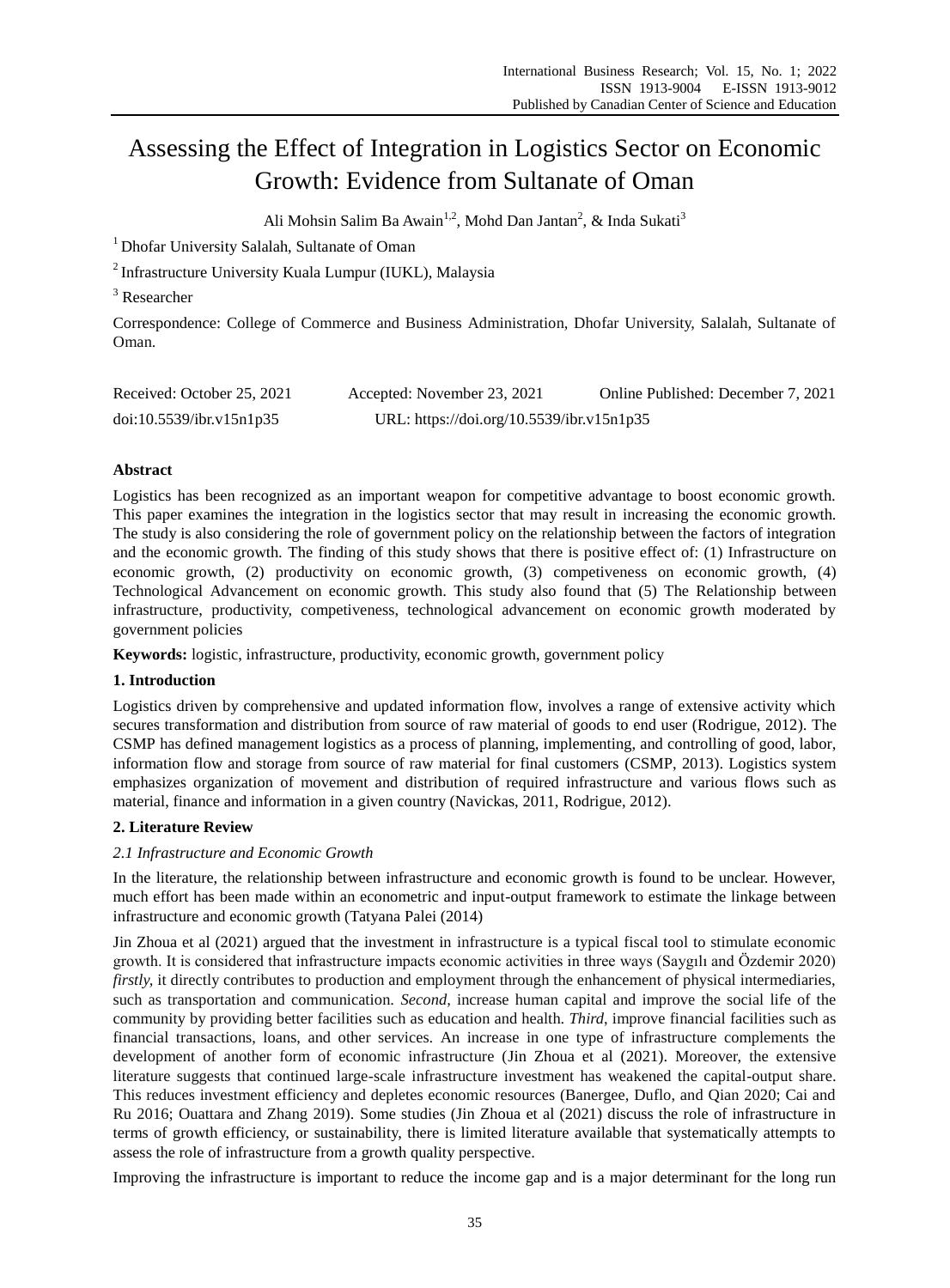GDP per capita. Referring to the World Development Report"s (World Bank, 2018), the sufficient infrastructure plays a significant influence toward the economic growth. The infrastructure program focused on increasing the basic human needs and connectivity, including clean water, electricity, energy, and transportation. However, the differences in the availability of physical and human capital within the countries play a role in explaining differences in economic growth between countries (Weil,2009)

## *H1: There is positive linkage of Infrastructure on economic growth*

# *2.2 Productivity and Economic Growth*

Productivity and economic growth are key factors in economic variables. Productivity depends on the availability and quality of resources and technologies used. As a result, productivity heavily influences the production process and production costs.

According to Suna Korkmaz & Oya Korkmaz, (2017) the efficient use of resources is one of the important issues in the economy. Due to the scarcity of available resources, their efficient use is a necessity. There is a production level set can be attained if they use their resources with full and efficiency. Economic growth usually results from the accumulation of factor inputs in the production process. Economic growth can also occur when companies are able to increase output levels by using available inputs more efficiently and effectively. This step is achieved when the company increases productivity. Productivity can be assessed in terms of level and in terms of growth.

Koji Nakamura, Sohei Kaihatsu, Tomoyuki Yagi (2018) found that the slowdown of productivity affected by the decreasing of total production factors. There are two reasons behind the slowdown: *first,* technology and resources such as capital and manpower are not used efficiently; and *second*, these resources are not effectively allocated among companies. To increase productivity, it is necessary to capital and a flexible workforce by changing work processes at the corporate level in line with changes in the socio-economic environment and the emergence of new technologies.

# *H2: There is positive effect of productivity on economic growth*

# *2.3 Competiveness and Economic Growth*

Porter (1990) argued that national competitiveness is one of the most important concerns for any countries (Lall, 2001,). National competitiveness is the ability of a country to sell its goods to other nations, as the ability of a country to acquire, as the ability to adapt to changes in the external environment and as the national ability to attract scarce resources (Berger, 2009).

Romana and Polona (2016) concluded that economic growth and consequently the standard of living of its population are related to many factors that are inside or outside the control of policymakers, institutions, companies and individuals. Although variously conceptualized and measured, a country"s competitiveness comprises endogenous and exogenous variables of economic growth.

Aleksandra Kordalska and Magdalena Olczyk (2015) argue that global competiveness is a reliable predictor of economic growth. Moreover, Other researcher (Zagorsekova, et al (2018) found that there is positive relationship between competitiveness and economic growth.

## *H3: There is positive effect of competiveness on economic growth*

## *2.4 Technological Advancement and Economic Growth*

Technological developments are important factors that increase the rate of economic growth and profitability as well as market share of a company. Social development occurs if a society is able to make technological advances and reflect them to their social and cultural life. Technological development makes important contributions to our life. By developing the technology has simplified the human life. Broughel and Adam Thierer (2019) stated that Technological advancement is a fundamental driver of economic growth. (Fouzia Saeed et al, 2020) Technological innovation is an important driver of economic growth and human progress. (Majeed, M.T.; Ayub, T (2018) stated the information communication technology indicators and economic growth on regional and international level.

Some researchers study technological progress as one of the root causes of: Cyclical movement of capitalist economy, quantify the share of technological progress in the rate of GDP growth; Learn the importance of technological progress in the information society; Express the scientific and technological revolution (Krume Nikoloski, 2016). Gurgul, Henryk and Lach, Łukasz (2012). They investigate technological and economic growth: evidence from Poland and they found that technological advancement has a significant effect on economic growth.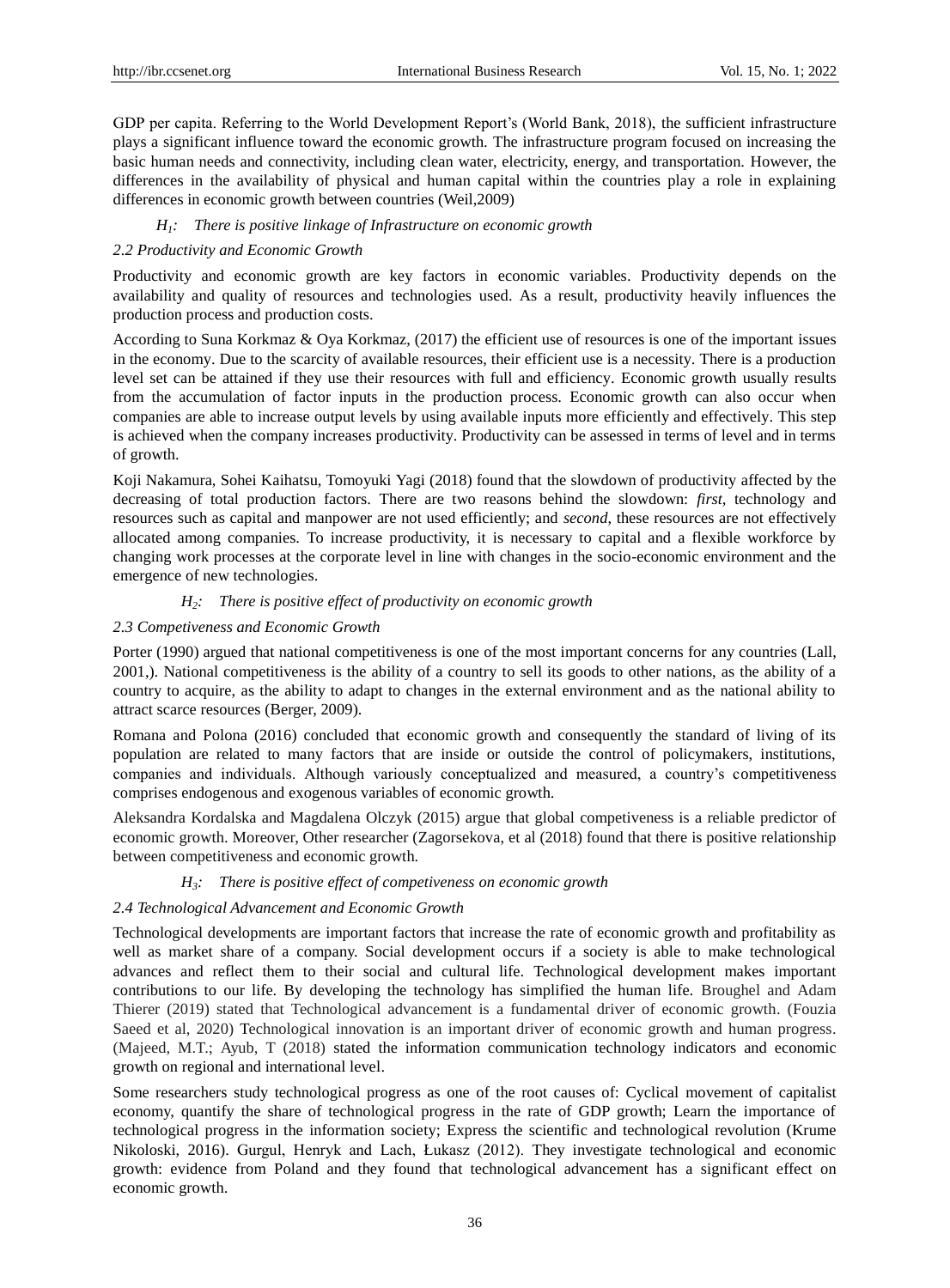#### *H4: There is positive effect of Technological Advancement on economic growth*

## *2.5 The Role of Governmental Policies on the Relationship between Infrastructures, Productivity, Competiveness, Technological Advancement on Economic Growth*

Lack of infrastructure impedes economic growth in many developing countries. Infrastructure investment has a contributing effect to increase productivity and contribute to future economic growth.

The role of government is to provide the needed infrastructure and create opportunities to boost economic growth. In many developing countries, existing capacity remains unused, not only due to a lack of adequate infrastructure, but also due to inadequate involvement of all parties involved in the planning and implementation process. Lack of necessary government intervention results in low productivity. Available policy instruments include possibilities such as public enterprises, accelerated depreciation provisions, low interest loans, subsidy programs, advance exemptions and reductions, tax concessions, incentives including tax holidays, and pioneer status for new types of business. All of this should be used effectively to accelerate and direct capital investment, driving economic growth and high productivity. But indiscriminate reliance on some of these instruments, particularly price controls, has proven unproductive in the long run (Joseph Prokopenko, 1998). Therefore, the role of government policies on the relationship between productivity and economic growth is important to elaborate in this research.

The role of government to increase economic growth has been much debated among many researchers. The issues that always arises is whether the role of government, through the composition of government spending or government consumption and excise, affects long -term economic growth. In the theory of the principle of economic growth, the neoclassical theory of Solow (1956) and Swan (1956), the answer to this issue is 'no' (Kneller et al., 1999). In this theory, the model is designed to show how the exogenous stock of capital, labor and technology affects economic growth. Although government can influence population growth, which in turn affects employment growth, this will not affect the long-term rate of per capita income growth (Kneller et al, 1999). In fact, the evidence is that in most developing countries it is difficult to lower population growth rates. The model also says that the level of savings affects the capital inventory and the level of output. This argument leads to a discussion of fiscal policy whether an increase in government spending will lead to a budget deficit and an increase in taxes will drive an increase in savings and lower domestic investment, then increase the level of national income (Mankiw, 2003).

There are many results in studying the relationship between fiscal policy and economic growth. Among those who argue that there is a positive relationship between government measures and economic growth are Rubinson (1977), Kormendi and Meguire (1985), and Barro (1990), who focus on productive production, and Kneller et.al (1999). Rubinson"s (1977) study using the ratio of government income to GNI found that this ratio has a positive linkage with economic growth. He argued that this is especially true in developing countries when government spending offsets their dependence on other countries (Lin, 1994). In addition, Kormendi and Meguire (1985) also found a positive effect of government measures on economic growth. They use the average growth rate of the share of government consumption expenditure in GDP for 47 countries in World War II (Yin, 1994). His finding was followed by Barro (1990) but he found a significant positive effect only for productive government spending initially and then declining. Further, Kneller et al (1999) also observed the role of government in economic growth into two different perspectives, namely productive and unproductive government services. Productive government fiscal policy reflects spending and taxes that make a positive contribution to economic growth but not to unproductive fiscal policy.

- *H5: The Relationship between infrastructure and economic growth moderated by government policies.*
- *H6: The Relationship between productivity and economic growth moderated by government policies.*
- *H7: The Relationship between Competiveness and economic growth moderated by government policies.*
- *H8: The Relationship between technological advancement and economic growth moderated by government policies.*

# **3. Methodology**

#### *3.1 Population and Sample*

The target population is the 778 logistics service company in Oman. the sampling frame is a list of all the logistics services in Oman in the 5 key sectors which include: air transport service, marine transport service,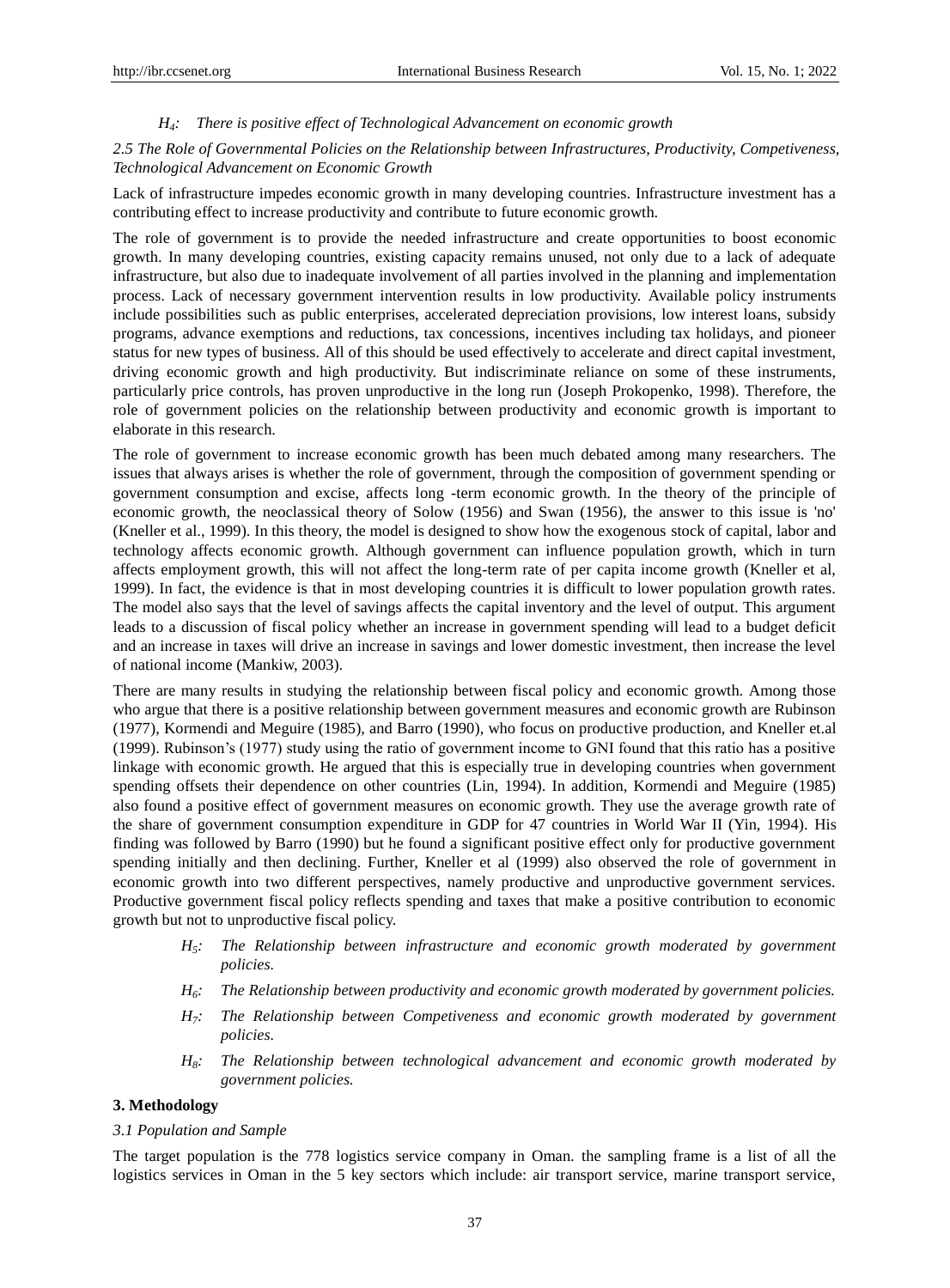shipping and port agent, Land transport, transport agent. From the sampling frame, there were 5 key logistics service sectors of the 788 logistics service sectors in Oman. The logistics service sectors are divided into 5 groups/strata (See Table 1). The study involved a sample size of 152 based on this formula.

$$
n = \frac{z^2 p q^N}{e^{2(N-1) + Z^2 p q}}
$$
 (Pagano & Gauvreau, 2000)

Table 1. Sample size

| Logistics service listing by sector | No. of Logistics | formula     | <b>Strata</b> | <b>Stratum</b> |
|-------------------------------------|------------------|-------------|---------------|----------------|
|                                     | service company  |             | sample        | percentage     |
| Air transport service               | 72               | 152*72/788  | 14            | 9%             |
| <b>Marine transport service</b>     | 181              | 152*181/788 | 35            | 23%            |
| Shipping and port agent service     | 184              | 152*184/788 | 36            | 23%            |
| <b>Land Transport service</b>       | 275              | 152*275/788 | 53            | 36%            |
| <b>Transport agent service</b>      | 76               | 152*76/788  | 14            | 9%             |
| <b>Total</b>                        | 788              |             | 152           | 100%           |

#### *3.2 Data Collection*

This research has been conducted in Oman to investigate the infrastructure, productivity, competiveness, technology advancement on economic growth. This research also investigates the moderating role on government policies on the relationship between infrastructures, productivity, competiveness, technology advancement on economic growth. A research instrument is a tool used to obtain, measure, and analyses data from subjects around the research topic. Data collection are through the questionnaire five-item Likert scale as a mainly tool

#### **4. Statistical Results**

## *4.1 Descriptive Statistics and Correlations*

This research focuses on logistics Service Company in Oman. The Logistics Services is a Logistics and Supply Chain management company with leadership in Project cargo, Freight Forwarding, Road freight, Customs Clearance and Warehousing Domain. They specialize in a total integrated Supply Chain solution to wide variety of Industry clients with a vast experience in real-world logistics and supply chain. They provide a highly optimized and customized logistics solution for every client requirement with high focus on efficiency. They offer a wide spectrum of services ranging from warehousing, transportation, freight forwarding, customs brokerage, consultancy & management services and cargo quilts. Overland Transportation, Warehousing management and distribution Custom clearance, Documentation Import and Export - Freight Forwarding Supply Chain Consulting Services Bonded Warehousing Free Zone-To-Free zone operations Automated Vehicle Tracking System Customized Logistics solutions

The descriptive statistics for each of the variables are shown in Table 2, including their mean, standard deviation, minimum and maximum value and the correlation. Mean for the four composite independent variables are 100.7053 for infrastructure, 30.1368 for productivity, 48.1895 for competiveness, and 30.8947 for technology advancement respectively, with corresponding standard deviation (SD) of 14.25518, 5.52886, 8.56551, and 4.88698 respectively. Means of one dependent variable, economic growth was 11.74788.

|                                     |    | Min | Max | Mean     | S.D      |
|-------------------------------------|----|-----|-----|----------|----------|
| Infrastructure (Inf) (23 item)      | 95 | 35  | 115 | 100.7053 | 14.25518 |
| Productivity (Prod) (7 items)       | 95 |     | 35  | 30.1368  | 5.52886  |
| Competiveness (Comp) (11 items)     | 95 | ۱1  | 55  | 48.1895  | 8.56551  |
| Technology advancement (TA) (7      | 95 | 11  | 35  | 30.8947  | 4.88698  |
| items)                              |    |     |     |          |          |
| Government policies (GP) (19 items) | 95 | 35  | 115 | 100.7053 | 14.25518 |
| Economic growth (EG) (16 items)     | 95 | 24  | 80  | 67.2000  | 11.74788 |

Table 2. Descriptive statistics of IV and DV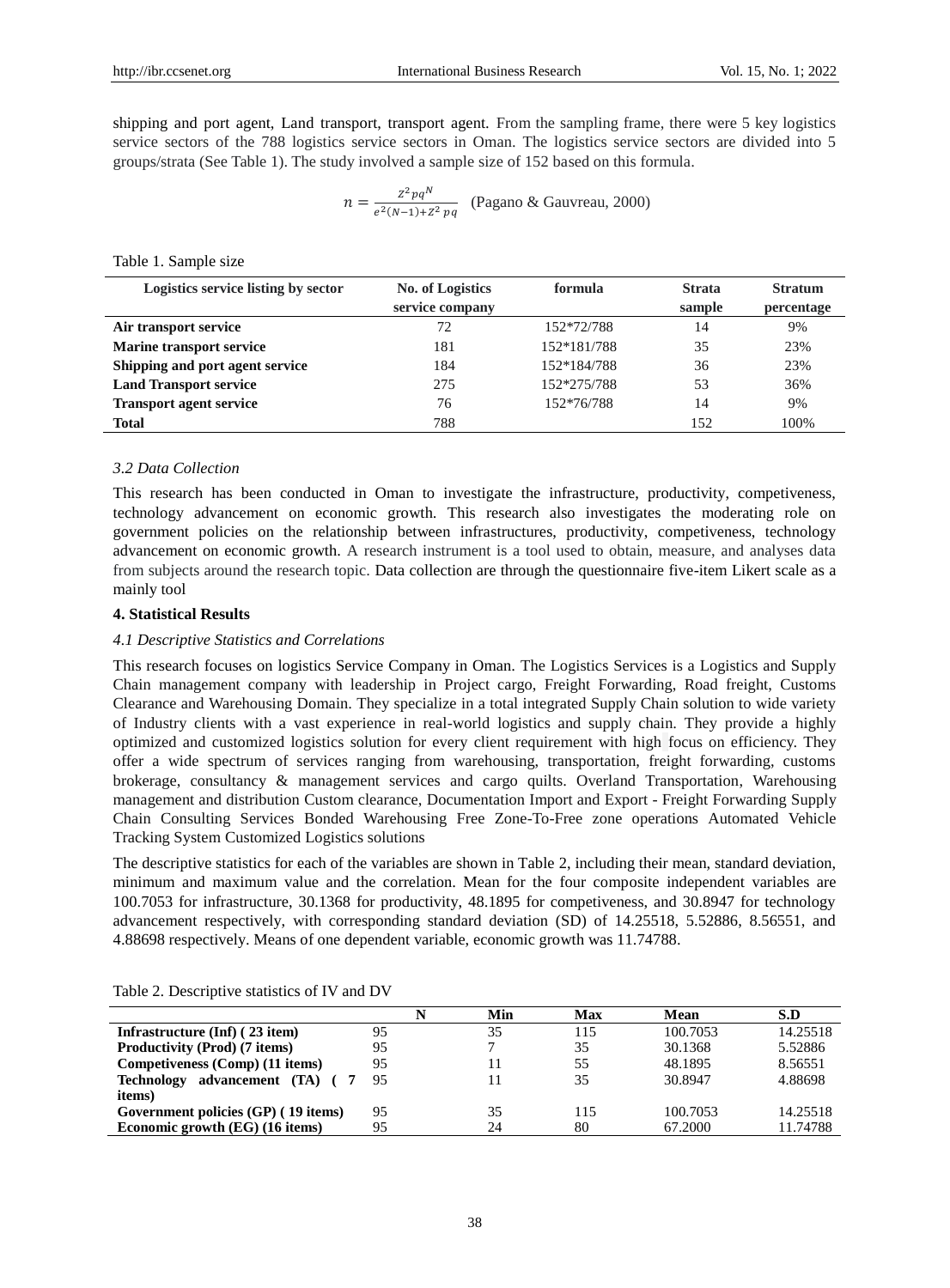Factors that influence the variance (VIF) were calculated to determine whether there are levels of multicollinearity. The decision was made based on tolerance value; if tolerance value more than 0.10 (no multicollinearity), if tolerance value less than 0.10 (serious multicollinearity). The VIF in this model has infrastructure (0.218), productivity (0.204) competiveness (0.109) and technology advancement (0.160). All tolerance value between independent variables that indicated that no serious multicollinearity.

Correlation techniques are used to explore the relationship and prove the relationship hypothetical two or more variables when the data forming the second variable interval or ratio, and source of data from two or more variables is the same. Correlation between independent variable (integration in logistic sector that consist of infrastructure, productivity, competiveness and technology advancement) and dependent variable (economic growth) is calculated and linier regression analysis is used in order to verify the correlation. In this research, Pearson"s Product Moment of Coefficient Correlation, and simple correlation are applied to examine correlation and predict degree of integration in logistic sector and economic growth. The value of *r* should range between – 1.0 and 1.0 and determines the extent and type of correlation between the variable. A value close to extremities indicates a high correlation and indicates whether the correlation is negative or positive. A close to zero value indicates no correlation and a value in between indicate the existence of correlation to some moderate degree depending on the value.

Table 3 showed the correlation between independent variables (integration in logistics sector (infrastructure, productivity, competiveness and technology advancement) and moderating variable (government policies) was positive. infrastructure had a correlation of  $0.752$ ,  $p<0.01$  with economic growth, productivity had a correlation of 0.638, p<0.01 with economic growth, competiveness had a correlation of 0.753, p<0.01 with economic growth, technology advancement had a correlation of 0.753, p<0.01 with economic growth.

The correlation got higher with economic growth when the moderator variables (government policies) interact with the independent variables (infrastructure, productivity, competiveness and technology advancement). The interaction of infrastructure and government policies (Inf X GP) scored the correlation of  $0.796$ ,  $p<0.01$ . The interaction of productivity and government policies (Prod X GP) scored the correlation of 0.771,  $p<0.01$ . The interaction of competiveness and government polices (Comp X GP) scored the correlation of  $0.782$ , p<0.01. The interaction of technology advancement and government policies (TA X GP) scored the correlation of 0.791,  $p < 0.01$ .

These correlations mean that the moderating variable played significant role in the relationship between independent variables (infrastructure, productivity, competiveness and technology advancement) and dependent variables (economic growth)

|                       |                |              |           |                | <b>Correlation</b> |               |              |              |           |                |
|-----------------------|----------------|--------------|-----------|----------------|--------------------|---------------|--------------|--------------|-----------|----------------|
|                       |                | 2            | 3         | $\overline{4}$ | 5                  | 6             | 7            | 8            | 9         | 10             |
| <b>Infrastructure</b> |                |              |           |                |                    |               |              |              |           |                |
| (Inf)                 |                |              |           |                |                    |               |              |              |           |                |
| <b>Productivity</b>   | 0.853          | $\mathbf{1}$ |           |                |                    |               |              |              |           |                |
| (Prod)                | $***$          |              |           |                |                    |               |              |              |           |                |
| <b>Competiveness</b>  | 0.853          | 0.864        | 1         |                |                    |               |              |              |           |                |
| $(\mathbf{Comp})$     | $***$          | $***$        |           |                |                    |               |              |              |           |                |
| <b>Technology</b>     | 0.801          | 0.809        | $0.715**$ | -1             |                    |               |              |              |           |                |
| advancement           | $***$          | $***$        |           |                |                    |               |              |              |           |                |
| (TA)                  |                |              |           |                |                    |               |              |              |           |                |
| Government            | 0.875          | 0.870        | $0.936**$ | $0.903**$      | $\mathbf{1}$       |               |              |              |           |                |
| policies (GP)         | $***$          | $***$        |           |                |                    |               |              |              |           |                |
| Inf X GP              | 0.947<br>$***$ | 0.878<br>**  | $0.909**$ | $0.867**$      | $0.960**$          | -1            |              |              |           |                |
| Prod X GP             | 0.887<br>$**$  | 0.959<br>**  | $0.930**$ | $0.860**$      | $0.942**$          | 0.962<br>$**$ | $\mathbf{1}$ |              |           |                |
| Comp X GP             | 0.875<br>$**$  | 0.866<br>**  | $0.970**$ | $0.904**$      | $0.970**$          | $0.967**$     | $0.951**$    | $\mathbf{1}$ |           |                |
| <b>TAX GP</b>         | 0.856<br>$***$ | 0.848<br>**  | $0.928**$ | $0.961**$      | $0.964**$          | $0.953**$     | $0.937**$    | $0.970**$    | 1         |                |
| <b>Economic</b>       | 0.752          | 0.638        | $0.753**$ | $0.753**$      | $0.769**$          | $0.796**$     | $0.771**$    | $0.782**$    | $0.791**$ | $\overline{1}$ |
| growth (EG)           | $***$          | **           |           |                |                    |               |              |              |           |                |

#### Table 3. The correlation between IV and DV

 $P^*$  < 0.1,  $p^{**}$  < 0.05,  $p^{***}$  < 0.001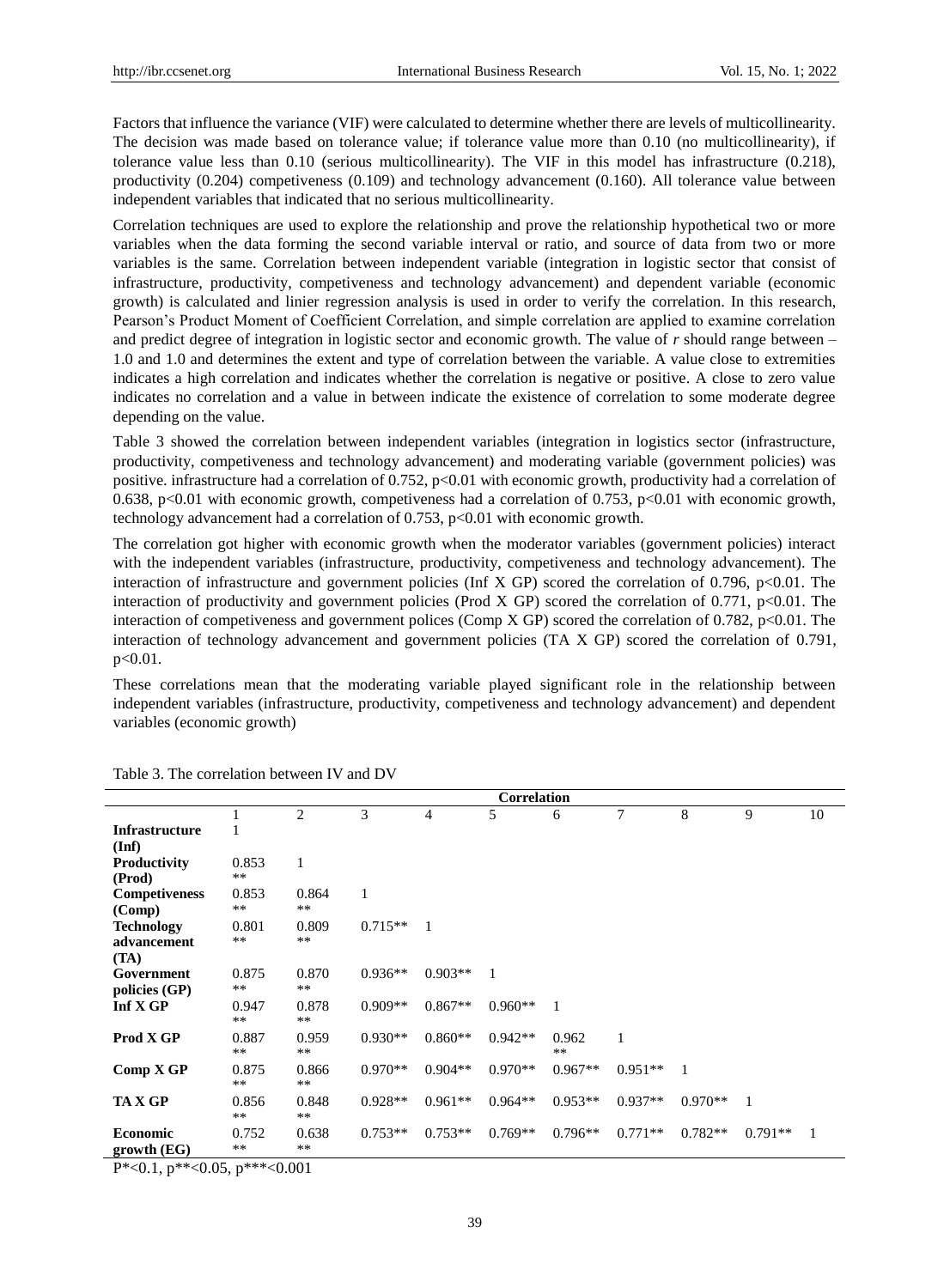#### *4.2 Hypotheses Testing*

## *H1: There is positive effect of Infrastructure on economic growth*

To test the  $(H_1)$ , the regression analysis for infrastructure was conducted to determine the proportion of economic growth (dependent variable) which would be predicted by infrastructure (independent variable). The model seems to be reliable (p-value for F<0.01 and adjusted R-square of 0.560. The Model showed that 56% of economic growth is related to infrastructure. Therefore, infrastructure is a significant predictor of economic growth as shown in table 4. Results in model Table 4 appear to confirm  $H_1$ .

| Model               | $\bf{R}$        | <b>R</b> Square |            | <b>Adjusted R</b><br><b>Square</b> |              | Std. Error<br>of<br>the<br>estimate |       |
|---------------------|-----------------|-----------------|------------|------------------------------------|--------------|-------------------------------------|-------|
| <b>ANOVA</b>        | $0.752^{\rm a}$ | 0.565           |            | 0.560                              |              | 7.792                               |       |
|                     |                 | Sum of square   | df         | Mean<br>square                     | F            | Sig.                                |       |
|                     | Regression      | 7327.240        | 1          | 7327.240                           | 120.694      | 0.00 <sup>b</sup>                   |       |
|                     | Residual        | 5645.960        | 93         | 60.709                             |              |                                     |       |
|                     | Total           | 12973.200       | 94         |                                    |              |                                     |       |
| <b>Coefficients</b> |                 |                 |            |                                    |              |                                     |       |
|                     |                 | Unstandardized  |            | Coefficients                       | Standardized | t                                   | Sig   |
|                     |                 | B               | Std. Error |                                    | Coefficients |                                     |       |
|                     |                 |                 |            |                                    | Beta         |                                     |       |
|                     | Constant)       | 4.829           | 5.733      |                                    |              | 0.842                               | 0.402 |
|                     | Infrastructure  | 0.619           | 0.056      |                                    | 0.752        | 10.986                              | 0.000 |

Table 4. Regression results of Infrastructure and Economic Growth

a. DV: Economic growth

b. Predictors: (Constant) Infrastructure

## *H5: Moderating effect of government policies on infrastructure and economic growth.*

This study identified government polices use as the moderator variable affecting the relationship between infrastructure (independent variable) and economic growth (dependent variable) among the logistic service firms in Oman. Using the moderated multiple regression (MMR) analysis in this study, the moderating effect of the variable (interaction term) was analyzed by interpreting the  $\mathbb{R}^2$  change in the models obtained from the model summaries and by interpreting the regression coefficients for the interaction term obtained from the coefficient tables. Regression analysis was performed in this study to test the moderating effect of government policies on the relationship between infrastructure and economic growth.

Table 5 shows the regression between all integrated variable (independent and interaction) to examine the moderation effect on the relationship between infrastructure and government policies on economic growth. The adjusted coefficient of determination of the model is  $R^2$  0.630 with p-value <0.01. As a result, the interaction term (Inf X GP) was significantly related to economic growth. The Model showed that 63% of economic growth is related to independent variables (infrastructure and interaction with government polices). Results in model Table 5 appear to confirm  $H_5$ .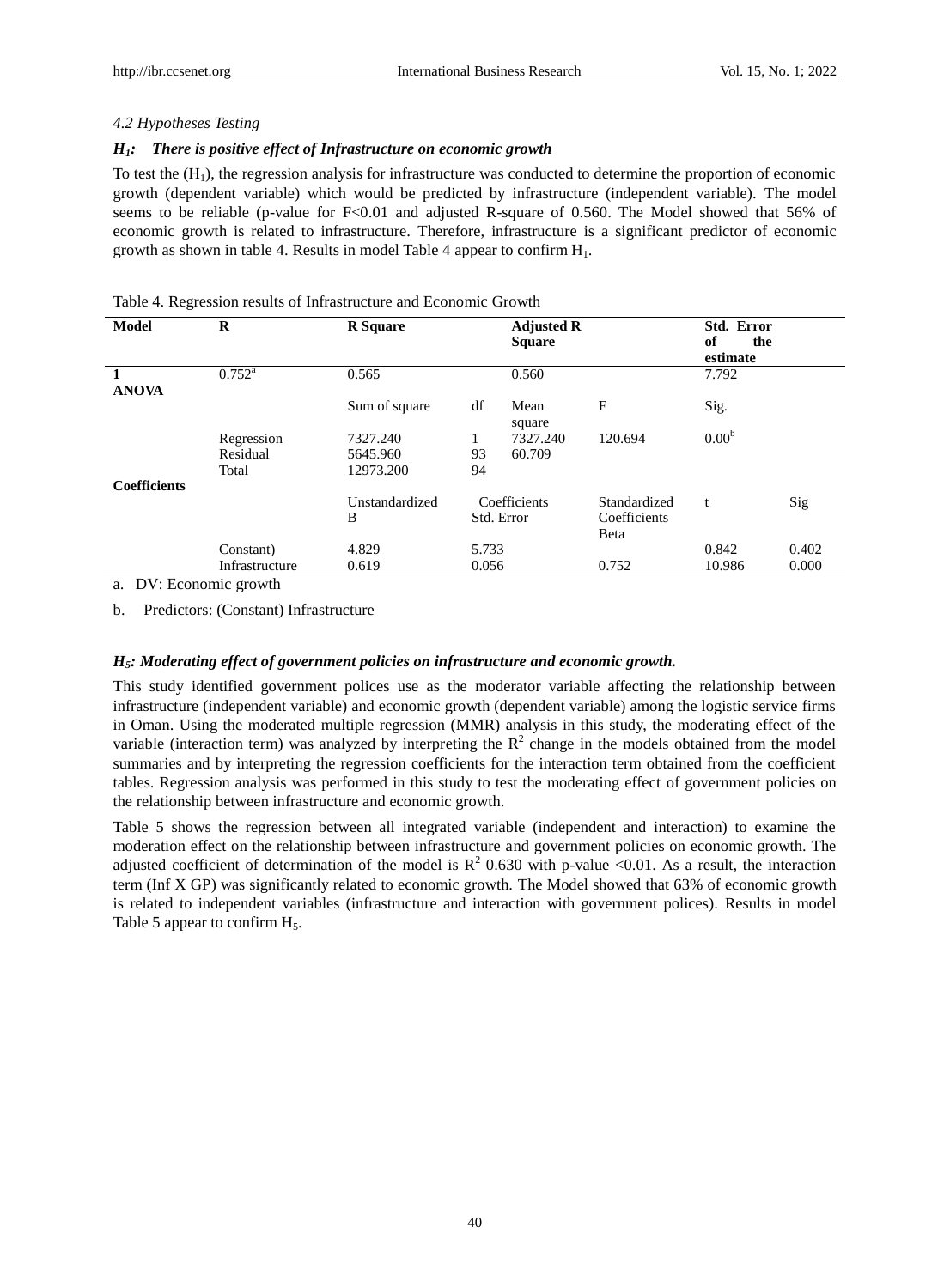| <b>Model</b>        | $\bf{R}$        | <b>R</b> Square |       | <b>Adjusted</b><br>R<br><b>Square</b> |                      | Std.<br><b>Error</b><br>- of<br>the<br>estimate |       |
|---------------------|-----------------|-----------------|-------|---------------------------------------|----------------------|-------------------------------------------------|-------|
| <b>ANOVA</b>        | $0.796^{\rm a}$ | 0.634           |       | 0.630                                 |                      | 7.144                                           |       |
|                     |                 | Sum of square   | df    | Mean<br>square                        | F                    | Sig.                                            |       |
|                     | Regression      | 8227.361        | 1     | 8227.361                              | 161.224              | 0.00 <sup>b</sup>                               |       |
|                     | Residual        | 4745.839        | 93    | 51.031                                |                      |                                                 |       |
|                     | Total           | 12973.200       | 94    |                                       |                      |                                                 |       |
| <b>Coefficients</b> |                 |                 |       |                                       |                      |                                                 |       |
|                     |                 | Unstandardized  |       | Coefficients                          | Standardized         | t                                               | Sig   |
|                     |                 | B               |       | Std. Error                            | Coefficients<br>Beta |                                                 |       |
|                     | Constant)       | 29.261          | 3.076 |                                       |                      | 9.511                                           | 0.000 |
|                     | Infrastructure  | 0.004           | 0.000 |                                       | 0.796                | 12.297                                          | 0.000 |

|  |  |  | Table 5. The moderating effect of government policies on infrastructure and Economic growth |  |  |
|--|--|--|---------------------------------------------------------------------------------------------|--|--|
|  |  |  |                                                                                             |  |  |

a. DV: Economic growth

b. Predictors: (Constant) InfxGP

#### *H2: There is positive effect of productivity on economic growth*

To test the  $(H<sub>2</sub>)$ , the regression analysis for productivity was conducted to determine the proportion of economic growth (dependent variable) which would be predicted by productivity (independent variable). The model seems to be reliable (p-value for F<0.01 and adjusted R-square of 0.407. The Model showed that 40.1% of economic growth is related to productivity. Therefore, productivity is a predictor of economic growth as shown in table 6. Results in model Table 6 appear to confirm H2.

| <b>Model</b>        | R              | <b>R</b> Square |            | <b>Adjusted R</b><br><b>Square</b> |              | Std. Error<br>of<br>the<br>estimate |       |
|---------------------|----------------|-----------------|------------|------------------------------------|--------------|-------------------------------------|-------|
| <b>ANOVA</b>        | $0.638^{a}$    | 0.407           |            | 0.401                              |              | 9.093                               |       |
|                     |                | Sum of square   | df         | Mean<br>square                     | F            | Sig.                                |       |
|                     | Regression     | 5283.942        | 1          | 5283.942                           | 63.908       | 0.00 <sup>b</sup>                   |       |
|                     | Residual       | 7689.258        | 93         | 8.0260                             |              |                                     |       |
|                     | Total          | 12973.200       | 94         |                                    |              |                                     |       |
| <b>Coefficients</b> |                |                 |            |                                    |              |                                     |       |
|                     |                | Unstandardized  |            | Coefficients                       | Standardized | t                                   | Sig   |
|                     |                | B               | Std. Error |                                    | Coefficients |                                     |       |
|                     |                |                 |            |                                    | Beta         |                                     |       |
|                     | Constant)      | 36.331          | 5.197      |                                    |              | 5.067                               | 0.000 |
|                     | Infrastructure | 2.356           | 0.170      |                                    | 0.638        | 7.994                               | 0.000 |

Table 6. Regression results of productivity and Economic Growth

a. DV: Economic growth

b. Predictors: (Constant) productivity

## *H6: The Relationship between productivity and economic growth moderated by government policies.*

This study identified government polices use as the moderator variable affecting the relationship between productivity (independent variable) and economic growth (dependent variable) among the logistic service firms in Oman. Using the moderated multiple regression (MMR) analysis in this study, the moderating effect of the variable (interaction term) was analyzed by interpreting the  $\mathbb{R}^2$  change in the models obtained from the model summaries and by interpreting the regression coefficients for the interaction term obtained from the coefficient tables. Regression analysis was performed in this study to test the moderating effect of government policies on the relationship between productivity and economic growth.

Table 7 shows the regression between all integrated variable (independent and interaction) to examine the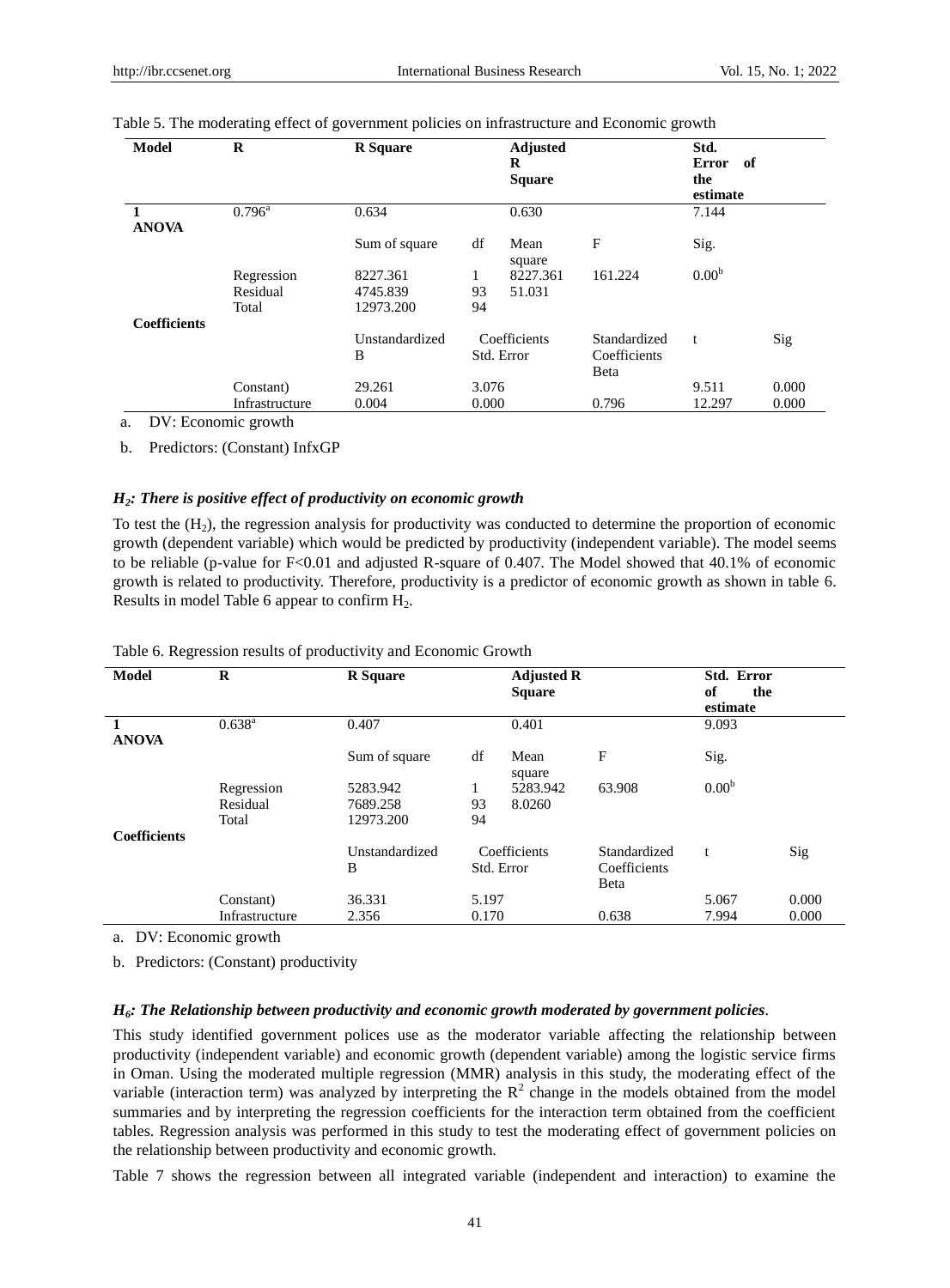moderation effect on the relationship between productivity and government policies on economic growth. The adjusted coefficient of determination of the model is  $R^2$  0.560 with p-value <0.01. As a result, the interaction term (Prod X GP) was significantly related to economic growth. The Model showed that 56% of economic growth is related to independent variables (productivity and interaction with government polices). Results in model Table 7 appear to confirm  $H_6$ .

| <b>Model</b>        | $\bf{R}$        | <b>R</b> Square |            | <b>Adjusted R</b><br><b>Square</b> |              | Std. Error<br>of<br>the<br>estimate |       |
|---------------------|-----------------|-----------------|------------|------------------------------------|--------------|-------------------------------------|-------|
| <b>ANOVA</b>        | $0.751^{\rm a}$ | 0.564           |            | 0.560                              |              | 74.795                              |       |
|                     |                 | Sum of square   | df         | Mean<br>square                     | F            | Sig.                                |       |
|                     | Regression      | 7322.607        | 1          | 7322.607                           | 120.519      | 0.00 <sup>b</sup>                   |       |
|                     | Residual        | 5650.593        | 93         | 60.759                             |              |                                     |       |
|                     | Total           | 12973.200       | 94         |                                    |              |                                     |       |
| <b>Coefficients</b> |                 |                 |            |                                    |              |                                     |       |
|                     |                 | Unstandardized  |            | Coefficients                       | Standardized | t                                   | Sig   |
|                     |                 | B               | Std. Error |                                    | Coefficients |                                     |       |
|                     |                 |                 |            |                                    | Beta         |                                     |       |
|                     | Constant)       | 34.378          | 3.095      |                                    |              | 11.108                              | 0.000 |
|                     | Infrastructure  | 0.004           | 0.001      |                                    | 0.751        | 10.978                              | 0.000 |

Table 7. The moderating effect of government policies on productivity and Economic growth

a. DV: Economic growth

b. Predictors: (Constant) ProdxGP

# *H3: There is positive effect of competiveness on economic growth*

To test the  $(H_3)$ , the regression analysis for competiveness was conducted to determine the proportion of economic growth (dependent variable) which would be predicted by competiveness (independent variable). The model seems to be reliable (p-value for F<0.01 and adjusted R-square of 0.532. The Model showed that 53.2% of economic growth is related to competiveness. Therefore, competiveness is a predictor of economic growth as shown in table 8. Results in model Table 8 appear to confirm  $H_3$ .

| <b>Model</b>                 | $\bf{R}$        | <b>R</b> Square |       | <b>Adjusted R</b><br><b>Square</b> |              | Std. Error<br>of<br>the<br>estimate |       |
|------------------------------|-----------------|-----------------|-------|------------------------------------|--------------|-------------------------------------|-------|
| $\mathbf{1}$<br><b>ANOVA</b> | $0.733^{\rm a}$ | 0.537           |       | 0.532                              |              | 8.038                               |       |
|                              |                 | Sum of square   | df    | Mean<br>square                     | $\mathbf F$  | Sig.                                |       |
|                              | Regression      | 6964.376        | 1     | 6964.376                           | 207.789      | 0.00 <sup>b</sup>                   |       |
|                              | Residual        | 6008.824        | 93    | 64.611                             |              |                                     |       |
|                              | Total           | 12973.200       | 94    |                                    |              |                                     |       |
| <b>Coefficients</b>          |                 |                 |       |                                    |              |                                     |       |
|                              |                 | Unstandardized  |       | Coefficients                       | Standardized | t                                   | Sig   |
|                              |                 | B               |       | Std. Error                         | Coefficients |                                     |       |
|                              |                 |                 |       |                                    | Beta         |                                     |       |
|                              | Constant)       | 18.774          | 4.737 |                                    |              | 9.964                               | 0.000 |
|                              | Infrastructure  | 1.005           | 0.097 |                                    | 0.733        | 10.382                              | 0.000 |

Table 8. Regression results of competiveness and Economic Growth

a. DV: Economic growth

b. Predictors: (Constant) Competiveness

#### *H7: The Relationship between Competiveness and economic growth moderated by government policies.*

This study identified government polices use as the moderator variable affecting the relationship between competiveness (independent variable) and economic growth (dependent variable) among the logistic service firms in Oman. Using the moderated multiple regression (MMR) analysis in this study, the moderating effect of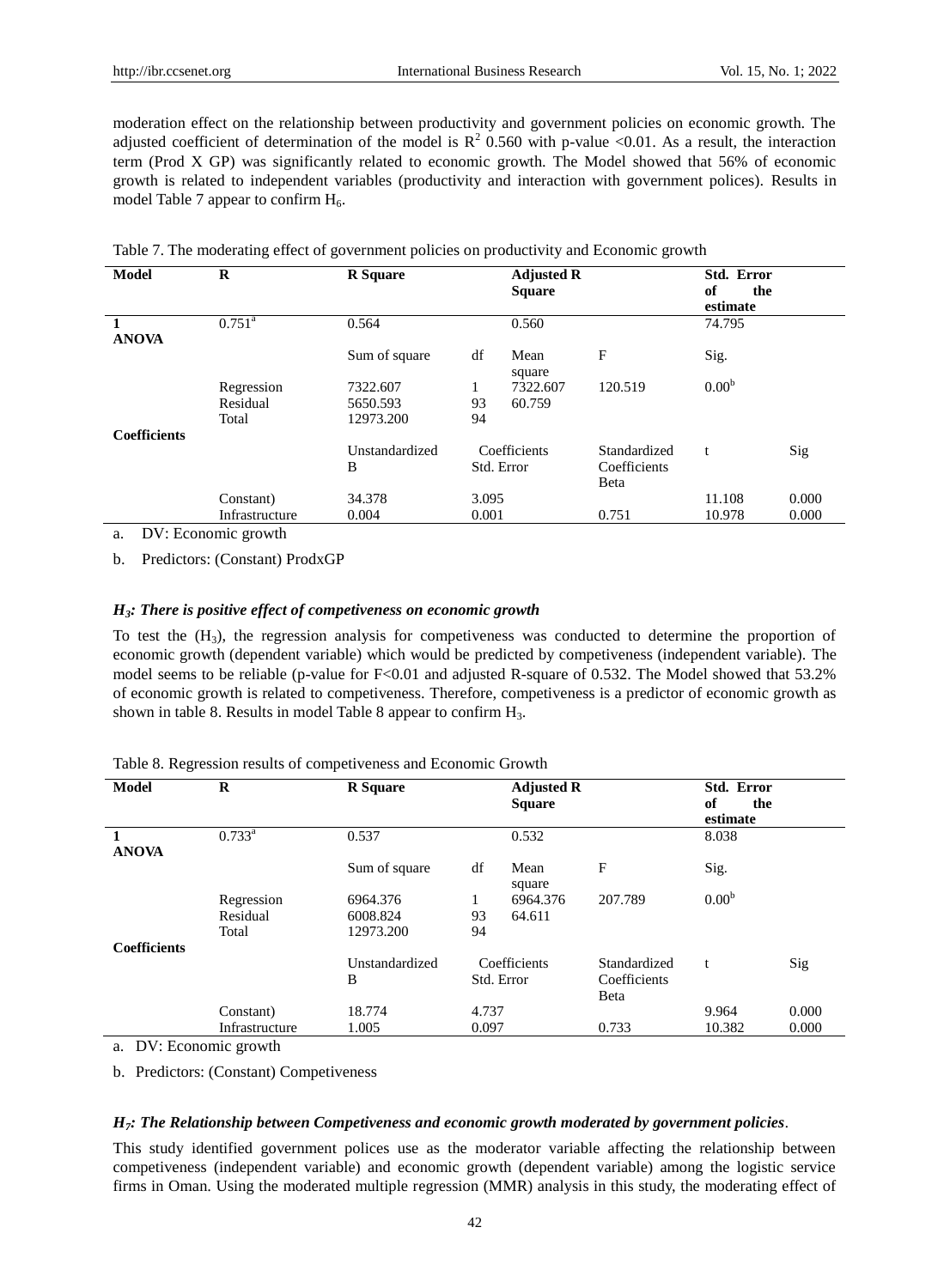the variable (interaction term) was analyzed by interpreting the  $R^2$  change in the models obtained from the model summaries and by interpreting the regression coefficients for the interaction term obtained from the coefficient tables. Regression analysis was performed in this study to test the moderating effect of government policies on the relationship between competiveness and economic growth.

Table 9 shows the regression between all integrated variable (independent and interaction) to examine the moderation effect on the relationship between competiveness and government policies on economic growth. The adjusted coefficient of determination of the model is  $R^2$  0.607 with p-value <0.01. As a result, the interaction term (Compt X GP) was significantly related to economic growth. The Model showed that 60.7% of economic growth is related to independent variables (competiveness and interaction with government polices). Results in model Table 9 appear to confirm  $H_7$ .

| Model        | $\mathbb{R}$    | R Square       |            | Adjusted R<br>Square |              | Error<br>Std.<br>of<br>the |       |
|--------------|-----------------|----------------|------------|----------------------|--------------|----------------------------|-------|
|              |                 |                |            |                      |              | estimate                   |       |
| <b>ANOVA</b> | $0.782^{\rm a}$ | 0.612          |            | 0.607                |              | 7.363                      |       |
|              |                 | Sum of square  | df         | Mean<br>square       | F            | Sig.                       |       |
|              | Regression      | 7933.369       |            | 7933.369             | 146.394      | 0.00 <sup>b</sup>          |       |
|              | Residual        | 5039.831       | 93         | 54.192               |              |                            |       |
|              | Total           | 12973.200      | 94         |                      |              |                            |       |
| Coefficients |                 |                |            |                      |              |                            |       |
|              |                 | Unstandardized |            | Coefficients         | Standardized | t                          | Sig   |
|              |                 | B              | Std. Error |                      | Coefficients |                            |       |
|              |                 |                |            |                      | Beta         |                            |       |
|              | Constant)       | 32.448         | 2.970      |                      |              | 10.926                     | 0.000 |
|              | Infrastructure  | 0.008          | 0.001      |                      | 0.782        | 12.099                     | 0.000 |

Table 9. The moderating effect of government policies on competiveness and Economic growth

a. DV: Economic growth

b. Predictors: (Constant) ComptxGP

## *H4: There is positive effect of Technological Advancement on economic growth*

To test the  $(H_4)$ , the regression analysis for technological advancement was conducted to determine the proportion of economic growth (dependent variable) which would be predicted by technological advancement (independent variable). The model seems to be reliable (p-value for F<0.01 and adjusted R-square of 0.563. The Model showed that 56.3% of economic growth is related to technological advancement. Therefore, technological advancement is a predictor of economic growth as shown in table 10. Results in model Table 10 appear to confirm H4.

| Model               | R               | <b>R</b> Square |       | <b>Adjusted R</b><br><b>Square</b> |              | <b>Std. Error of the estimate</b> |       |
|---------------------|-----------------|-----------------|-------|------------------------------------|--------------|-----------------------------------|-------|
| <b>ANOVA</b>        | $0.753^{\rm a}$ | 0.568           |       | 0.563                              |              | 7.766                             |       |
|                     |                 | Sum of square   | df    | Mean square                        | F            | Sig.                              |       |
|                     | Regression      | 7364.251        |       | 7.364.251                          | 122.104      | 0.00 <sup>b</sup>                 |       |
|                     | Residual        | 5608.949        | 93    | 60.311                             |              |                                   |       |
|                     | Total           | 12973.200       | 94    |                                    |              |                                   |       |
| <b>Coefficients</b> |                 |                 |       |                                    |              |                                   |       |
|                     |                 | Unstandardized  |       | Coefficients                       | Standardized | t                                 | Sig   |
|                     |                 | B               |       | Std. Error                         | Coefficients |                                   |       |
|                     |                 |                 |       |                                    | Beta         |                                   |       |
|                     | Constant)       | 11.244          | 5.126 |                                    |              | 2.193                             | 0.031 |
|                     | Infrastructure  | 1.811           | 0.164 |                                    | 0.753        | 11.050                            | 0.000 |

Table 10. Regression results of technology advancement and Economic Growth

a. DV: Economic growth

b. Predictors: (Constant) Technology advancement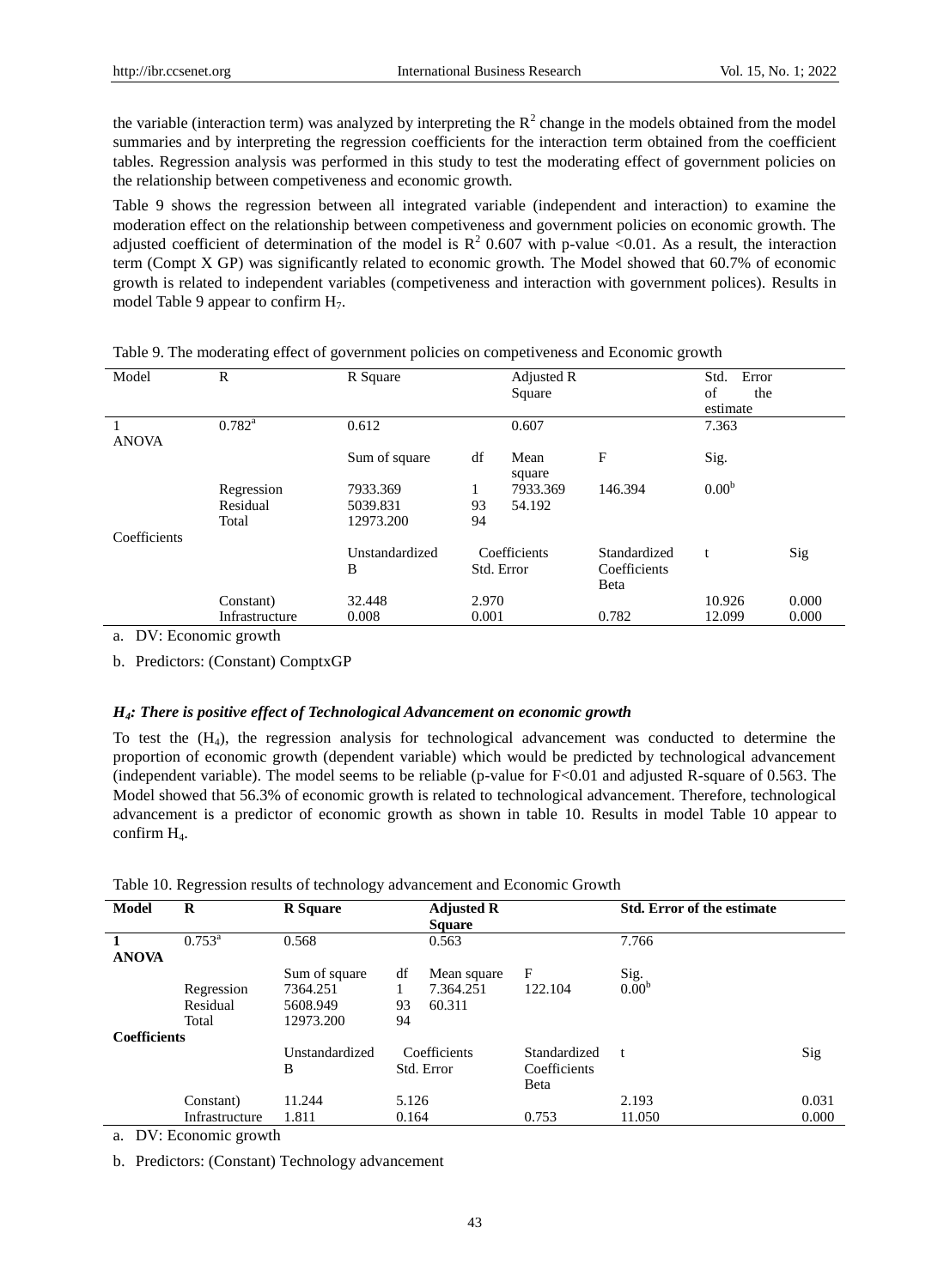# *H8: The Relationship between technological advancement and economic growth moderated by government policies.*

This study identified government polices use as the moderator variable affecting the relationship between technological advancement (independent variable) and economic growth (dependent variable) among the logistic service firms in Oman. Using the moderated multiple regression (MMR) analysis in this study, the moderating effect of the variable (interaction term) was analyzed by interpreting the  $R^2$  change in the models obtained from the model summaries and by interpreting the regression coefficients for the interaction term obtained from the coefficient tables. Regression analysis was performed in this study to test the moderating effect of government policies on the relationship between technological advancement and economic growth.

Table 11 shows the regression between all integrated variable (independent and interaction) to examine the moderation effect on the relationship between technological advancement and government policies on economic growth. The adjusted coefficient of determination of the model is  $R^2$  0.622 with p-value <0.01. As a result, the interaction term (TechAdvxGP) was significantly related to economic growth. The Model showed that 62.2% of economic growth is related to independent variables (technological advancement and interaction with government polices). Results in model Table 11 appear to confirm  $H_8$ .

| <b>Model</b>        | $\bf{R}$        | <b>R</b> Square |            | <b>Adjusted R</b><br><b>Square</b> |                      | Std. Error<br>of<br>the<br>estimate |       |
|---------------------|-----------------|-----------------|------------|------------------------------------|----------------------|-------------------------------------|-------|
| 1<br><b>ANOVA</b>   | $0.791^{\rm a}$ | 0.626           |            | 0.622                              |                      | 7.224                               |       |
|                     |                 | Sum of square   | df         | Mean<br>square                     | F                    | Sig.                                |       |
|                     | Regression      | 8119.614        |            | 8119.614                           | 155.581              | 0.00 <sup>b</sup>                   |       |
|                     | Residual        | 4853.586        | 93         | 52.189                             |                      |                                     |       |
|                     | Total           | 12973.200       | 94         |                                    |                      |                                     |       |
| <b>Coefficients</b> |                 |                 |            |                                    |                      |                                     |       |
|                     |                 | Unstandardized  |            | Coefficients                       | Standardized         | t                                   | Sig   |
|                     |                 | B               | Std. Error |                                    | Coefficients<br>Beta |                                     |       |
|                     | Constant)       | 30.490          | 3.035      |                                    |                      | 10.046                              | 0.000 |
|                     | Infrastructure  | 0.014           | 0.001      |                                    | 0.791                | 12.473                              | 0.000 |

Table 11. The moderating effect of government policies on technology advancement and Economic growth

a. DV: Economic growth

b. Predictors: (Constant) TechAdvxGP

## **5. Discussion**

#### *5.1 Infrastructure and Economic Growth*

The first objective of this research was to evaluate the relationship between infrastructure and the economic growth of Oman. In general, infrastructure problems research is considering only a narrow part of the infrastructure capital that is in public ownership. This research focus on 5 key logistic service sectors which include: (1) air transport service, (2) marine transport service, (3) shipping and port agent, (4) Land transport, (5) transport agent. The research finding show that the correlation of infrastructure and the economic growth of Oman was significant enough to show the correlation of two variables. The finding of research is in line with research conducted by Jin Zhoua et al., (2021). They argued that Infrastructure investment is a typical fiscal tool to stimulate economic growth and economic counter-cyclical djustments, well developed infrastructure reduces regional distances, integrates national markets, and enhances connectivity with other economies. It is considered that infrastructure development impacts economic activities in three ways (Sahoo and Dash 2009 cited in Jin Zhoua et al (2021); Saygılı and Özdemir 2020) *firstly,* it directly contributes to production and employment through the increase of physical intermediates, such as transport and communication. *Secondly,* it increases human capital and improves people"s social lives by providing better facilities such as education and health. *Thirdly,* it improves financial facilities such as monetary transactions, loans, and other services. Improvement in one type of infrastructure complements developing other forms of economic infrastructure (Jin Zhoua et al (2021). Moreover, considerable literature indicates that continuous large scale infrastructure investment has softened the proportion of capital-output. It reduced investment efficiency and economic resource depletion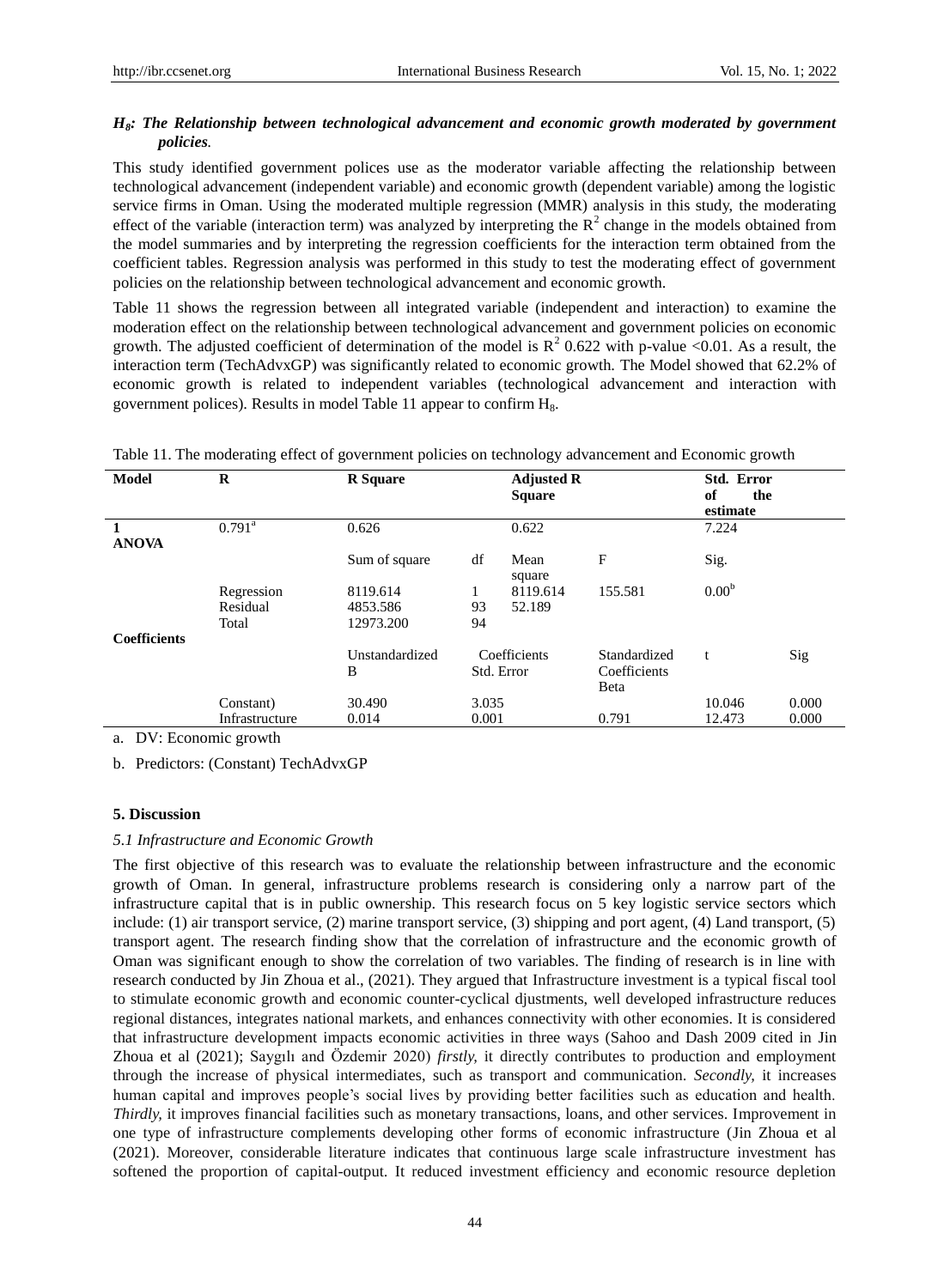(Banergee, Duflo, and Qian 2020; Cai and Ru 2016; Ouattara and Zhang 2019).

Some studies (Jin Zhoua et al (2021) discussed the solitary role of infrastructure in terms of growth efficiency, or sustainability, there is currently limited literature available that systematically attempts to evaluate infrastructure's role from the perspective of growth quality. To measure the economic growth quality, a comprehensive index is constructed by considering the efficiency, stability, and sustainability of economic growth. An objective and rigorous examination of growth quality using historical data can provide useful references and policymaking judgements.

This research result also supported by Tatyana Palei (2014) Assessing the impact of infrastructure on economic growth and global competitiveness. She argued the impact of infrastructure on economic growth and the competitiveness of domestic producers can be concluded that the impact of infrastructure is expressed as follows: (1) Infrastructure enables businesses to generate additional production capacity, reduce the cost of inputs in the production and transaction costs. This is called a direct impact performance; (2) Infrastructure increases the productivity of workers, and this effect is known as an indirect effect; (3) The impact of infrastructure on economic growth achieves in the initial period of construction work: creating jobs in construction and related industries. Investments in infrastructure require maintenance; it further increases the number of created jobs; (4) The infrastructure also has a positive impact on education and health: good health and a high level of education of labour causes economic growth; (5) Infrastructure contributes to the accession of the poor and undeveloped areas to the core business activities, public communications, which can raise the value of their assets, and increase human capital.

Infrastructure in Oman considers Transport and Communications sector as an essential building block for the country's basic infrastructure. The road network links extensively to all parts of the sultanate (MoTC 2009. Plans are underway to upgrade the country"s airports and ports, and to augment the over-ground transport network with the development of a national and regional rail network (Oman Infrastructure Report Q2 2009). The telecom sector has witnesses a good growth, with penetration of mobile phones reaching almost 100% (Belwal and Belwal 2009). The government has taken initiatives to break its monopoly in this sector (ITU 2009).

#### *5.2 Productivity and Economic Growth*

The second objective of this research was to evaluate the relationship between productivity and the economic growth of Oman. The research findings show that the correlation of productivity and the economic growth of Oman was significant to show the correlation of two variables. According to research finding carried out by Surya, et al., (2021) economic growth have significant impact on productivity. They argue that economic growth strategy based on technological innovation is recommended for government decision making as an effort to increase the productivity (Surya et al., (2021). However, this research investigates the linkage between productivity as independent variable and economic growth as dependent variable.

Robert F. DeLucia (2021) described that Strong growth in labour productivity enhances the potential growth rate of an economy. It also increases the potential duration of an expansion cycle by enabling aggregate demand to increase without physical limitations from supply bottlenecks. The ultimate source of rising per capita real wages is rapid growth in productivity. Workers enjoy rising real wage increases as compensation for their contribution to faster growth in aggregate output.

The synchronized nature of the productivity slowdown after the global financial crisis (GFC) raises questions about the role of common factors or spill overs, and the extent to which they will again operate during the pandemic-driven recession in 2020. The nature of the post-global financial crisis (GFC) slowdown and its drivers has proved controversial. Some have attributed the weakness in productivity growth to waning technological progress as innovations regarded as "low-hanging fruit" have already been developed, leaving only innovations with lower marginal gains (Gordon 2012; Gordon and Sayed 2019). Others regard the slowdown in productivity growth as a "pause," given the time delay between radical new digital technologies being developed and then incorporated into production processes (Brynjolfsson, E., D. Rock, and C. Syverson. 2020).

The COVID-19 pandemic threatens to weigh on longer-run trends that could impede productivity growth in emerging market and developing economies (EMDEs). Over the past decade, the prospects for further trade integration have diminished, and the expansion of global value chains has lost momentum. Sharp declines in global trade and investment, amid the pandemic, could accelerate these trends. For many countries, they will mean subdued activity, instability, and new pressures on governments (World Bank Group (2021)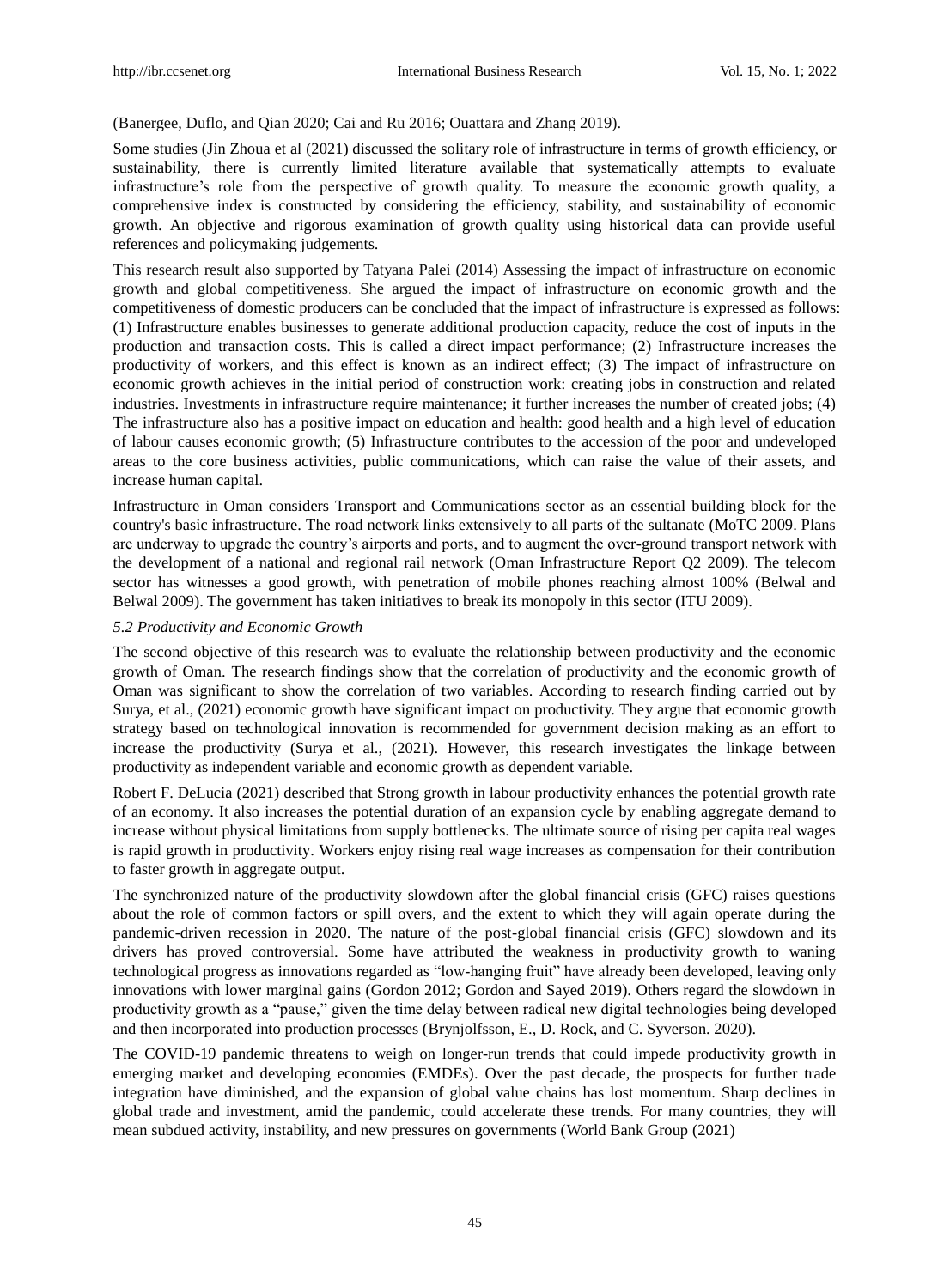The finding of this research also related with research finding from Suna Korkmaz & Oya Korkmaz, (2017). They conducted the research on the Relationship between Labour Productivity and Economic Growth in OECD Countries.

The finding of this research also supported by (Koji Nakamura, Sohei Kaihatsu, Tomoyuki Yagi (2018). They found that Labour productivity in major advanced countries has been experiencing a slowdown in recent years. This is mainly affected by the slowdown of Total Factor Productivity (TFP). In Japan, there are two reasons behind the slowdown: first, technology and ideas accumulated by research and development (R&D) and management resources such as capital and labour are not utilized efficiently; and second, these resources are not efficiently reallocated among corporations.

#### *5.3 Competiveness and Economic Growth*

The third objective of this research was to investigate the relationship between competiveness and the economic growth of Oman. The research findings show that the correlation of competiveness and the economic growth of Oman were significant to show the correlation of two variables. This finding supported by previous study for instance, research conducted by Aleksandra Kordalska and Magdalena Olczyk (2015). They argue that global competiveness is a reliable predictor of economic growth or whether the growth rate can be believed to predict the global competitiveness of a country. However, other researcher (Zagorsekova, et al (2018) investigates the Competitiveness and Economic Growth in the European Union. The paper focuses on competitiveness at the national level and on the impact of competitiveness on economic growth. They look at the relationship between competitiveness and economic growth based on the data from the European Union member states. The competitiveness of the economies is measured by the Global Competitiveness Index, which is published by the World Economic Forum. The European Union member states show significant differences in competitiveness. In the sample examined, the positive relationship between the level of competitiveness and economic growth was not confirmed.

This research is in line with research carried out by Romana Korez-Vide and Polona Tominc (2016). They investigated the competitiveness, entrepreneurship and economic growth. They concluded that a country"s economic growth and consequently the standard of living of its population are related to many factors that are inside or outside the control of policymakers, institutions, companies and individuals. Although variously conceptualized and measured, a country"s competitiveness comprises endogenous and exogenous variables of economic growth. The key goal of their study was to find out if a country"s competitiveness and its economic growth is related. As a measure of competitiveness, they used the World Economic Forum"s Global Competitiveness Index, as a measure of economic growth, however, GDP per capita was used.

## *5.4 Technology Advancement and Economic Growth*

The fourth objective of this research was to assess the relationship between technological advancement and the economic growth of Oman. The research finding show that the correlation of competiveness and the economic growth of Oman was significant to show the correlation of two variables. This finding is related with previous research for instance, research conducted by James Broughel and Adam Thierer (2019). They argued that Technological advancement is a fundamental driver of economic growth and human progress.

The finding of this research is related with research conducted by Krume Nikoloski (2016). He found that there was a significant linkage between technology and economic growth. Gurgul, Henry and Lach, Łukasz (2012) also investigate the technological progress and economic growth: evidence from Poland. The main goal of their research was the examination of causal interdependencies between different measures of technological progress and GDP in Poland on the basis of quarterly data for the period  $Q1\ 2000 - Q4\ 2009$ . They performed the research on the number of patents registered in The Patent Office of Poland as well as on R&D expenditures. The empirical research was performed in a three–dimensional framework with employment chosen as an additional variable, since a two–dimensional approach involving only GDP and one of the measures of technological progress may be seriously biased due to the omission of important variables. In order to conduct a comprehensive causality analysis, they applied both traditional methods as well as some recently developed econometric tools.

## *5.5 The Moderating Effect*

The moderated multiple regression test was conducted to determine the regression on government policies by integration in logistic sector (infrastructure, productivity, competiveness and technological advancement) and the interaction of moderating variables with independent variable individually (Inf X GP, Prod X GP, Comp X GP and TA X GP). The results show that, there are significances of the government policies as moderators of the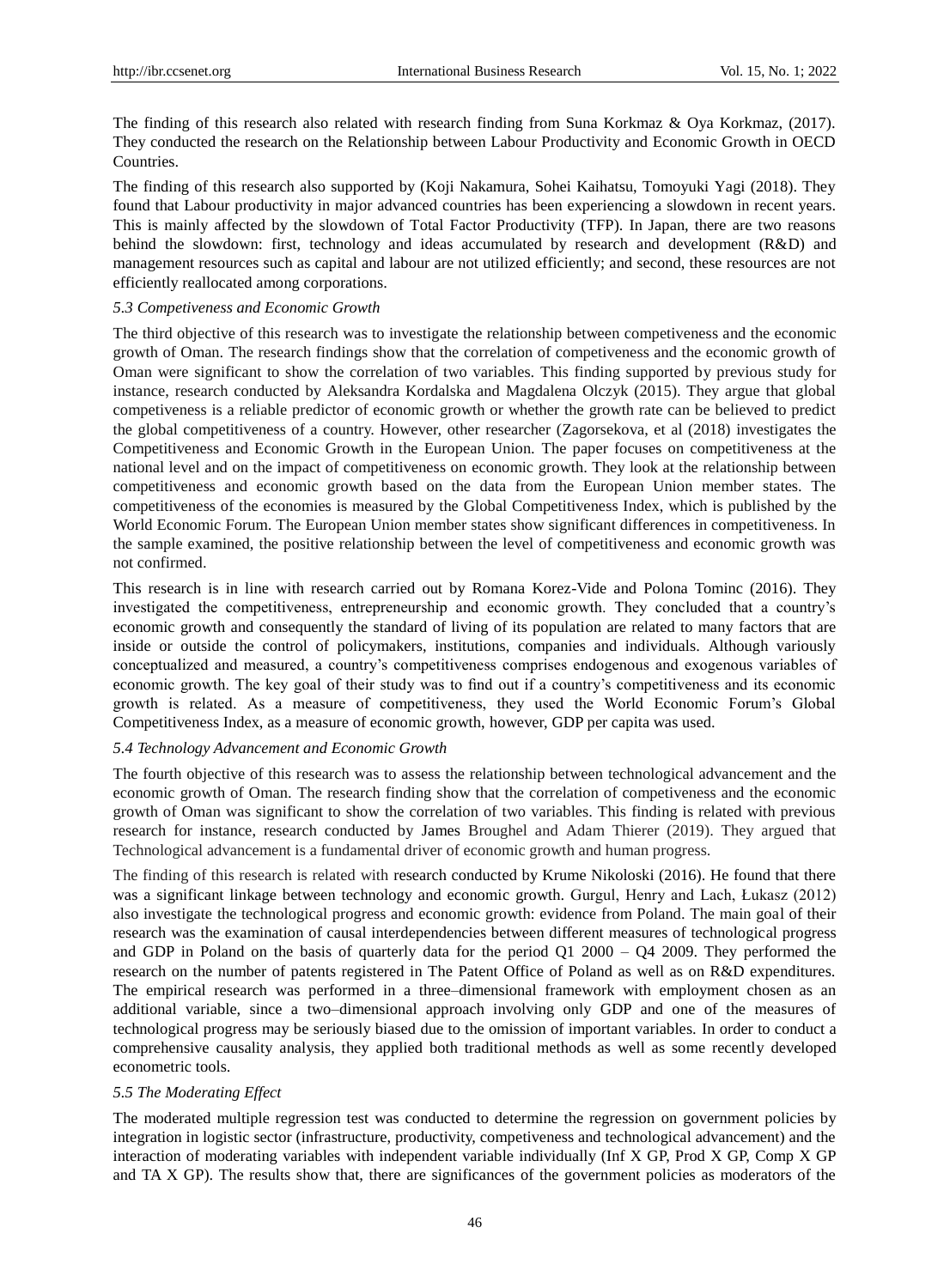relationship between infrastructure, productivity, competiveness and technological advancement. The highest moderating role of government policies on the relationship between infrastructure, productivity, competiveness and technological advancement on economic growth is infrastructure with  $R^2$  0.630, followed by technology advancement  $\mathbb{R}^2$  0.622, competiveness  $\mathbb{R}^2$  0.607 competiveness and productivity  $\mathbb{R}^2$  0.560 respectively.

This finding supported by previous study for example research conducted by Desy Tri Anggarini &Ani Rakhmanita (2020). Their finding showed the government policies has a significant role for supporting National Economic Recovery Program in the Context of Supporting State Financial Policy for Handling Corona Virus Disease 2019 (Covid-19). Fitriani et al (2021) investigated the Government Policy Strategies in Sustaining Economic Growth in the Covid-19 Pandemic Era. They argued that to keep the economy growing positively, the government issued several stimuli both in the form of direct cash assistance and various programs to alleviate the costs of business actors (such as rescheduling bank installments), exemption from paying taxes, electricity subsidies, pulse subsidies, and others. Fiscal, monetary, and financial stimulus policies will work effectively if carried out simultaneously and in a coordinated manner. The spread of the Covid-19 pandemic has been minimized if the community complies and implements health protocols recommended by the government. Economic activities are closely related to the development conditions of the Covid-19 virus.

#### **6. Conclusion**

This study investigates the linkage of various factors of integration in logistic sector on economic growth. The study is also examining the role of government policy on the relationship between the factors of integration and the economic growth.

The results show that statistically significant positive relationship between infrastructure, productivity, competiveness and technology advancement on economic growth. These results appear to confirm ( $H_1$ ,  $H_2$ ,  $H_3$ and  $H_4$ ).  $H_1$ : There is positive effect of Infrastructure on economic growth,  $H_2$ : There is positive effect of productivity on economic growth,  $H_3$ : There is positive effect of competiveness on economic growth,  $H_4$ : There is positive effect of Technological Advancement on economic growth. These results suggest that infrastructure, productivity, competiveness, technological advancement has the ability to increase the economic growth.

This research also finds that moderating effect of government policies on relationship between infrastructure, productivity, competiveness and technology advancement on economic growth. These results appear to confirm  $(H_5, H_6, H_7)$  and  $H_8$ ). H<sub>5</sub>: The Relationship between infrastructure and economic growth moderated by government policies,  $H_6$ : The Relationship between productivity and economic growth moderated by government policies,  $H_7$ : The Relationship between Competiveness and economic growth moderated by government policies,  $H_8$ : The Relationship between technological advancement and economic growth moderated by government policies. These results suggest that government polices has significant role on the relationship between infrastructure, productivity, competiveness, technological advancement on economic growth.

#### **References**

- Agénor, P. R., & Moreno-Dodson, B. (2006). *Public infrastructure and growth: new channels and policy implications.* Banca d'Italia, Italia. https://doi.org/10.1596/1813-9450-4064
- Ahrend, R. (2006). Russian industrial restructuring: Trends in productivity, competitiveness and comparative advantage. *Post-Communist Economies, 18,* 277-295. https://doi.org/10.1080/14631370600881770
- Anwar, M., Khan, S. Z., & Khan, N. U. (2018) Intellectual Capital, Entrepreneurial Strategy and New Ventures Performance: Mediating Role of Competitive Advantage. *Bus. Econ. Rev. 10,* 63-94. https://doi.org/10.22547/BER/10.1.3
- Astra, A. E. (2014). Labour productivity, economic growth and global competitiveness in post-crisis period. 19th International Scientific Conference; Economics and Management 2014, ICEM 2014, 23-25. April 2014, Riga, Latvia. *Procedia - Social and Behavioural Sciences, 156,* 317-321. https://doi.org/10.1016/j.sbspro.2014.11.195
- Baldwin, J. R., & Dixon, J. (2008), Infrastructure Capital: What is it? Where is it? How much of it is there? *Canadian Productivity Review.* No 16. Ottawa: Statistics Canada. https://doi.org/10.2139/ssrn.1507883
- Barney, J., & Hesterly, W. S. (2006). *Strategic Management and Competitive Advantage. Concepts* (2nd ed.). New Jersey: Prentice Hall.
- Bartlett, C. A., & Ghoshal, S. (1990). Managing innovation in the transnational corporation, in: Bartlett, C., Doz, Y., Hedlund, G. (eds.), *Managing the Global Firm,* London: Routledge, 215-255.
- Berger, T. (2008). Concepts on National Competitiveness. *Journal of International Business and Economy*, *9*(1).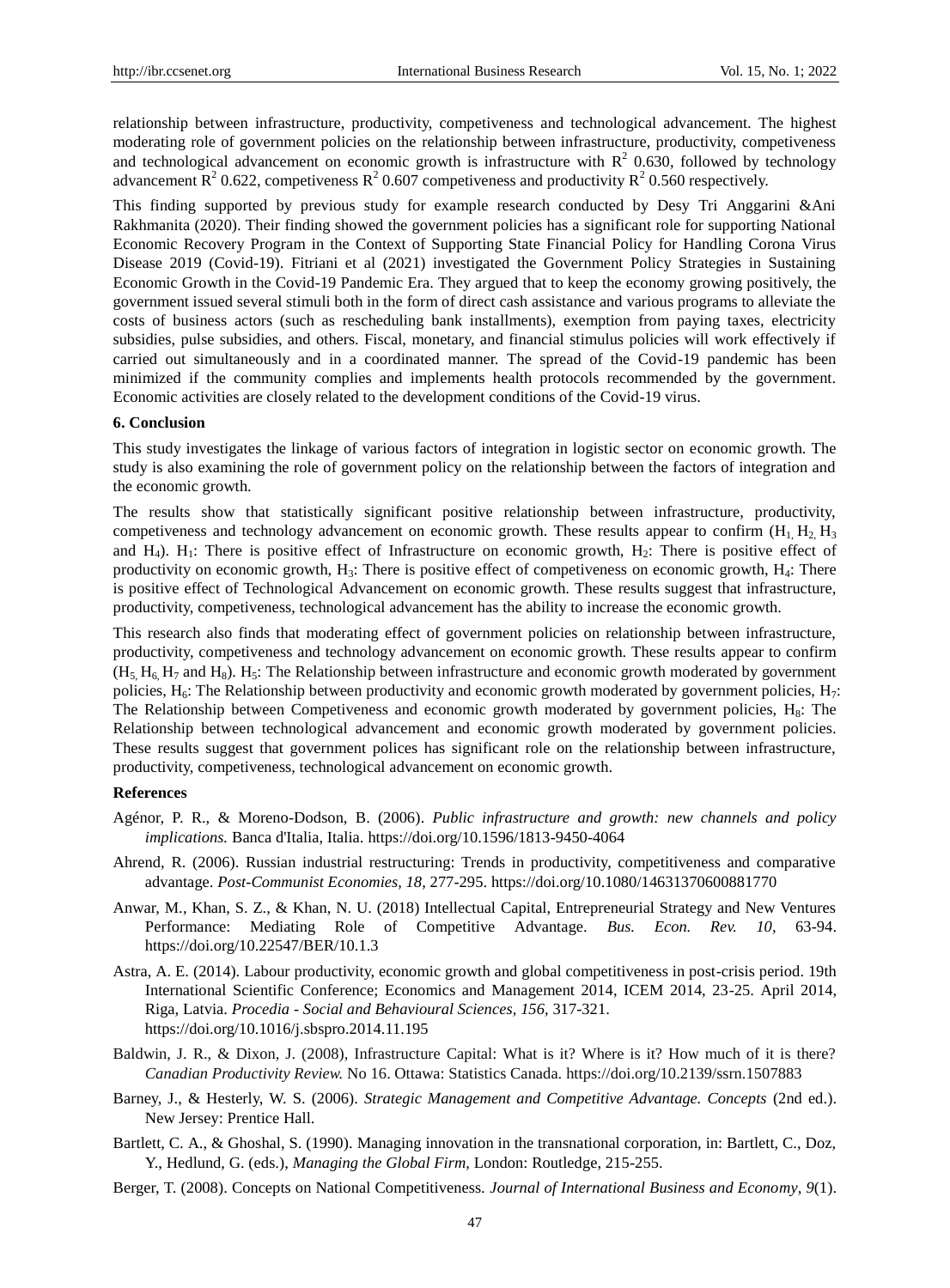https://doi.org/10.51240/jibe.2008.1.5

- Berger, T., & Bristow, G. (2009). Competitiveness and the Benchmarking of Nations A Critical Reflection. *International Advances in Economic Research*, *15*(4). https://doi.org/10.1007/s11294-009-9231-x
- Boltho, A. (1996). The assessment: international competitiveness. *Oxford Review of Economic Policy*, *12*(3). https://doi.org/10.1093/oxrep/12.3.1
- Bourlakis, C., & Bourlakis, M. (2005). Information technology safeguards, logistics asset specificity and fourth-party logistics network creation in the food retail chain. *Journal of Business & Industrial Marketing, 20*(2), 88-98. https://doi.org/10.1108/08858620510583687
- Calderón, C. E. M., & Servén, L. (2011). *Is Infrastructure Capital Productive? A Dynamic Heteregenous Approach,* World Bank Policy Research Working Paper 5682. https://doi.org/10.1596/1813-9450-5682
- Canning, D., & Pedroni, P. (1999). *Infrastructure and Long-Run Economic Growth.* CAER II Discussion Paper No. 57. Harvard Institute for International Development, US.
- Cooke, P. N., Heidenreich, M., & Braczyk, H. J. (Eds.) (2004). *Regional Innovation Systems: The Role of Governance in a Globalized World.* Psychology Press: Hove, UK, 2004.
- Davies, H., & Ellis, P. D. (2000). Porter's 'Competitive Advantage of Nations': Time for a final judgment? *Journal of Management Studies*, *37*(8). https://doi.org/10.1111/1467-6486.00221
- DC. (2001). *Destination Competitiveness: Development of a Model with Application to Australia and the Republic of Korea, An Australian Government Report.*
- De la Croix, D., & Delavallade, C. (2006). *Growth, public investment and corruption with failing institutions.*  Working Paper 2007-61. Verona, Italy: Society for the Study of Economic Inequality. https://doi.org/10.2139/ssrn.970305
- Demurger, S. (2001). Infrastructure Development and Economic Growth: An Explanation for Regional Disparities in China? *Journal of Comparative Economics, 29,* 95-117. https://doi.org/10.1006/jcec.2000.1693
- Desai, D. A., & Shaikh, A. J. A. (2018). Reducing failure rate at high voltage (HV) testing of insulator using Six Sigma methodology. *Int. J. Prod. Perform. Manag. 67,* 791-808. https://doi.org/10.1108/IJPPM-11-2016-0235
- Dobrinsky, R., & Havlik, P. (2014). *Economic convergence and structural change: The role of transition and EU accession.* Vienna: The Vienna Institute for International Economic Studies.
- Doh, S., & Kim, B. (2014). Government support for SME innovations in the regional industries: The case of government financial support program in South Korea. *Res. Policy 2014, 43,* 1557-1569. https://doi.org/10.1016/j.respol.2014.05.001
- Dunning, J. H. (1992). *Multinational enterprises and the global economy*. Woking- ham, UK and Reading, MA: Addison-Wesley Publishing Company.
- Dunning, J. H. (1993). *The globalization of business.* London and New York: Routledge.
- Eraydn. A. (2001). *Yeni Ekonomi'nin Getirdii Frsat ve Riskler, Toplumsal ve Mekansal Açdan.* Yeni Ekonomi El Kitab, T.C. Merkez Bankas, Ankara.
- Feltenstein, A., & J. Ha (1995). The Role of Infrastructure in Mexican Economic Reform. *The World Bank Economic Review, 9*(2), 287-304. https://doi.org/10.1093/wber/9.2.287
- Ganna, K., & Olga, V. (2013). Ganna Kharlamova, Olga Vertelieva, The International Competitiveness of Countries: Economic-Mathematical Approach. *Economics & Sociology, 6*(2), 39-52. https://doi.org/10.14254/2071-789X.2013/6-2/4
- Grubesic, T. H. (2009). The Management and Measurement of Infrastructure: Performance, Efficiency and Innovation. *Growth and Change, 1,* 184-187. https://doi.org/10.1111/j.1468-2257.2008.00469.x
- Gupta, J., & Gregoriou, A. (2018) Impact of market-based finance on SMEs failure. *Econ. Mode, 69,* 13-25. https://doi.org/10.1016/j.econmod.2017.09.004
- Gupta, N., & Mirchandani. (2018) A. Investigating entrepreneurial success factors of women-owned SMEs in UAE. *Manag. Decis. 56,* 219-232. https://doi.org/10.1108/MD-04-2017-0411
- Gurgul, H., & Lach, Ł. (2012). *Technological progress and economic growth: evidence from Poland.* Munich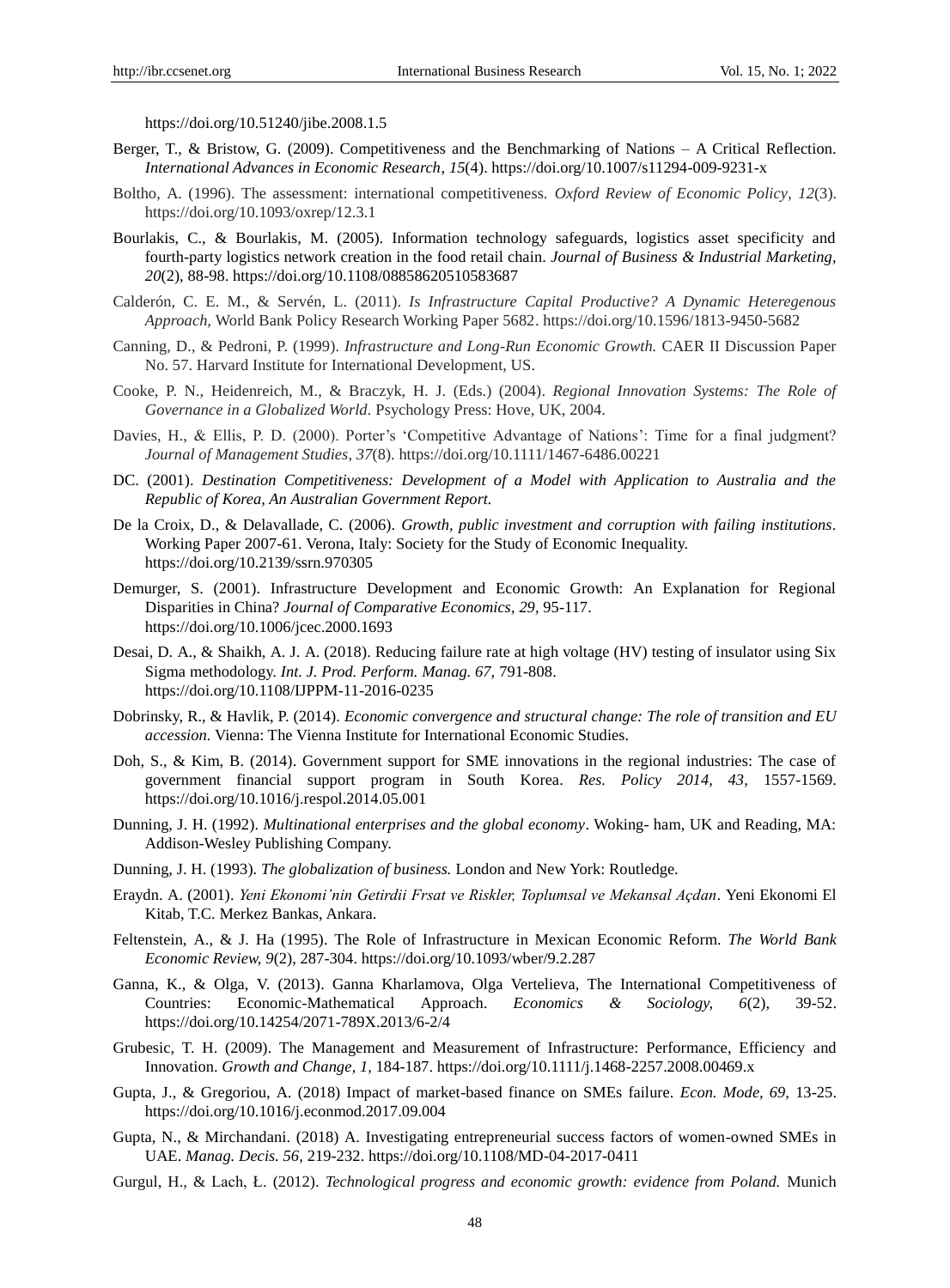Personal RePEc Archive.

- Heidenreich, (2003). M. Regional inequalities in the enlarged Europe. *J. Eur. Soc. Policy 2003, 13,* 313-333. https://doi.org/10.1177/09589287030134001
- Hirshman, A. O. (1958). *The Strategy of Economic Development.* Westview Press.
- Howells. (2005). J. Innovation and regional economic development (2005): A matter of perspective. *Res. Policy 2005, 34,* 1220-1234. https://doi.org/10.1016/j.respol.2005.03.014
- Hülya, K. Ç. (2015). Technological Change and Economic Growth. World Conference on Technology, Innovation and Entrepreneurship. *Procedia - Social and Behavioral Sciences, 195*, 649-654. https://doi.org/10.1016/j.sbspro.2015.06.174
- Ivo, D. L., & Luc, S. (1999). *The Impact of Technology on Economic Growth: Some New Ideas and Empirical Considerations.* https://doi.org/10.26481/umamer.1999017
- Joo, H. Y., & Suh, H. (2017). The Effects of Government Support on Corporate Performance Hedging against International Environmental Regulation. *Sustainability 2017, 9*, 1980. https://doi.org/10.3390/su9111980
- Joseph, P. (1998). *Productivity Management: A practical Handbook.* Geneva: International Labour Office ILO, 1998.
- Kathuria, V., Raj, R. S. N., & Sen, K. (2013). Productivity Measurement in Indian Manufacturing: A Comparison of Alternative Methods. *Journal of Quantitative Economics, 11*(1&2), 148-179.
- Koji, N., Sohei, K., & Tomoyuki, Y. (2018). *Productivity Improvement and Economic growth.* Bank of Japan 2-1-1 Nihonbashi-Hongokucho, Chuo-ku, Tokyo 103-0021, Japan. No.18-E-10 May 2018
- Krugman, P. (1992). *The Age of Diminished Expectations: US Economic Policy in the 1980s*. MIT Press, Cambridge.
- Krume, N. (2016). Technology and Economic Development: Retrospective. *JPMNT) Journal of Process Management – New Technologies, International, 4*(4), 2016. https://doi.org/10.5937/jouproman4-11468
- Lall, S. (2001). Competitiveness Indices and Developing Countries: An Economic Evaluation of the GlobalCompetitiveness Report*. World Development*, *29*(9). https://doi.org/10.1016/S0305-750X(01)00051-1
- Lewis, A. (1954, may), Economic Development with Unlimited Supplies of Labour. *Manchester School, 22*(2). https://doi.org/10.1111/j.1467-9957.1954.tb00021.x
- Lewis, A. (1956). *The Theory of Economic Growth.* George Allen & Unwin Ltd, Great Britain
- Lieb, R., & Bentz, B. A. (2005). The North American third-party logistics industry in 2004: the provider CEO perspective. *International Journal of Physical Distribution & Logistics Management, 35, 595-611*. https://doi.org/10.1108/09600030510623357
- Lieberman, M. B., & Kang, J. (2008). How to Measure Company Productivity Using Value-Added: A Focus on Pohang Steel (POSCO). *Asia Journal of Management, 25*(2), 209-224. https://doi.org/10.1007/s10490-007-9081-0
- Lukasz, P. (2014). Review of Theories And Models Of Economic Growth. *Comparative Economic Research, 17*(1). https://doi.org/10.2478/cer-2014-0003
- Masso, J., & Vahter, P. (2012). The link between innovation and productivity in Estonia's services sector. *Service Industries Journal, 32,* 2527- 2541. https://doi.org/10.1080/02642069.2011.600444
- Michelle, O., Qiang, L., Sue, M., & Susanne, T. (2011). Measuring Infrastructure Performance: Development of a National Infrastructure Index. *Public Works Management & Policy*. Retrieved from http://pwm.sagepub.com/
- Munnell, A. H. (1990a). Why Has Productivity Declined? Productivity and Public Investment. *New England Economic Review,* 3-22.
- Munnell, A. H. (1990b). How Does Public Infrastructure Affect Regional Economic Performance. *New England Economic Review,* 11-32.
- Novi, M., Oki, H., & Myrnawati, S. (2014). *The role of infrastructure on economic growth in Indonesia.*  Economic Researcher in BRE DKM, Indonesian Bank (Bank Indonesia).
- OECD. (2001). Measuring Productivity, Measurement of Aggregate and Industry-Level Productivity Growth.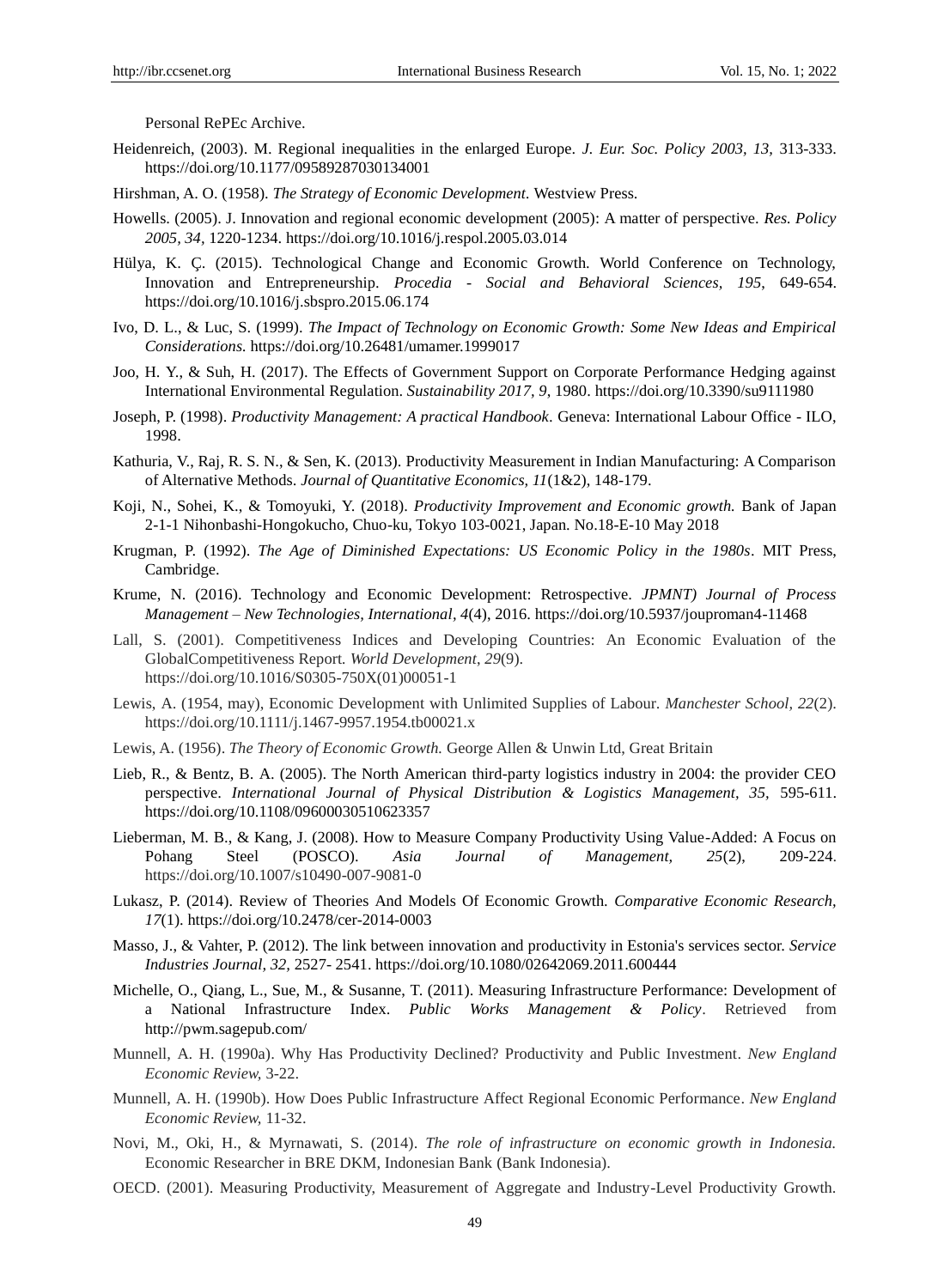Retrieved from https://www.oecd.org/std/productivity-stats/2352458.pdf

- Olczyk, M. (2008). *Konkurencyjno*sc *- Teoria i praktyka*. Warszawa: Wydawnictwo Fachowe CEDEWU.
- Owyong, D. T. (2001). Productivity Growth: Theory and Measurement. *APO Productivity Journal*, 19-29. Retrieved from http://www.apo-tokyo.org/productivity/016\_prod.pdf
- Porter, M. E. (1990). *The Competitive Advantage of Nations.* The Free Press, New York. https://doi.org/10.1007/978-1-349-11336-1
- Prasetyo, R. B. (2008). *Ketimpangan dan Pengaruh Infrastruktur terhadap Pembangunan Ekonomi Kawasan Barat Indonesia (KBI).* Departemen Ilmu Ekonomi, Fakultas Ekonomi dan Manajemen, Institut Pertanian Bogor.
- Prasetyo, R. B., & M. Firdaus, (2009). Pengaruh Infrastruktur pada Pertumbuhan Ekonomi Wilayah Indonesia. *Jurnal Ekonomi and Kebijakan Pembangunan, 2*(2), 222-236.
- Prud"homme, R. (2005). Infrastructure and Development. Lessons of Experience. *Proceedings of the 2004 Annual Bank conference on Development Economics,* 153-181.
- RepGraph Ltd, 2015, Logistics Industry Survey, UK logistics development.
- Rhee, K., & Pyo, H. (2010). Financial crisis and relative productivity dynamics in Korea: Evidence from firm-level data (1992-2003). *Journal of Productivity Analysis, 34*, 111-131. https://doi.org/10.1007/s11123-010-0177-z
- Robert, G. K., & Sergio, R. (1990). *Public Policy and Economic Growth: Developing Neoclassical implication. National Bureau of Economic Research 1050 Massachusetts Avenue.* Camridge, MA 012138. April 1990
- Romana, K. V., & Polona, T. (2016). Competitiveness, Entrepreneurship and Economic Growth. Springer International Publishing Switzerland 2016 P. Tra pczyn'ski et al. (eds.), *Competitiveness of CEE Economies and Businesses.*
- Rugman, A. M. (1990). *Global Corporate Strategy and Trade Policy*. London and New York: Routledge.
- Rugman, A. M. (1991). Diamond in the Rough. *Business Quarterly*, *55*(3).
- Rugman, A. M., & D"Cruz, J. R. (1993). The "Double Diamond" Model of International Competitiveness: the Canadian Experience. *Management International Review*, *Special Issue, 33.*
- Rugman, Van den Broeck, J., & Verbeke, A. (Ed.). (1995)*. Research in Global Strategic Management: Volume V. Beyond the Diamond.* Greenwich, CT: JAI Press.
- Schultz, T. (1981). *Investing in People: The Economics of Population Quality.* Berkeley: University of California Press. https://doi.org/10.1525/9780520318540
- Seethepalli, K., Bramati, M. C., & Veredas, D. (2008). *How Relevant Is Infrastructure To Growth In East Asia?*  The world bank e-library. Research Working Papers No.: 4597. https://doi.org/10.1596/1813-9450-4597
- Shonchoy, A. S., & Junankar, P. N. (Raja), (2014). [The informal labour market in India : transitory or permanent](https://ideas.repec.org/p/jet/dpaper/dpaper461.html)  [employment for migrants?](https://ideas.repec.org/p/jet/dpaper/dpaper461.html) *[IDE Discussion Papers,](https://ideas.repec.org/s/jet/dpaper.html) 461.* Institute of Developing Economies, Japan External Trade Organization(JETRO). https://doi.org/10.1057/9781137555229\_13
- Smit, A. J. (2010). The Competitive Advantage of Nations: Is Porter"s Diamond Framework a New Theory that Explains the International Competitiveness of Countries? *Southern African Business Review*, *14*(1).
- Solow, R. M. (1962). Technical Progress, Capital Formation, and Economic Growth. *The American Review, 52*(3), 76-86.
- Stefan, D., & Jeroen, C. J. M. van den Bergh (2017) Scientists' views on economic growth versus the environment: a questionnaire survey among economists and non-economists. *Global Environmental Change.*
- Straub, S., Vellutini, C., & Warlters, M. (2008). *Infrastructure and economic growth in East Asia, Policy*  Research Working Paper Series 4589. https://doi.org/10.1596/1813-9450-4589
- Suna, K., & Oya, K. (2017). The Relationship between Labor Productivity and Economic Growth in OECD Countries. *International Journal of Economics and Finance, 9*(5). https://doi.org/10.5539/ijef.v9n5p71
- Syverson, C. (2011). What Determines Productivity? *Journal of Economic Literature, 49*(2), 326-365. https://doi.org/10.1257/jel.49.2.326